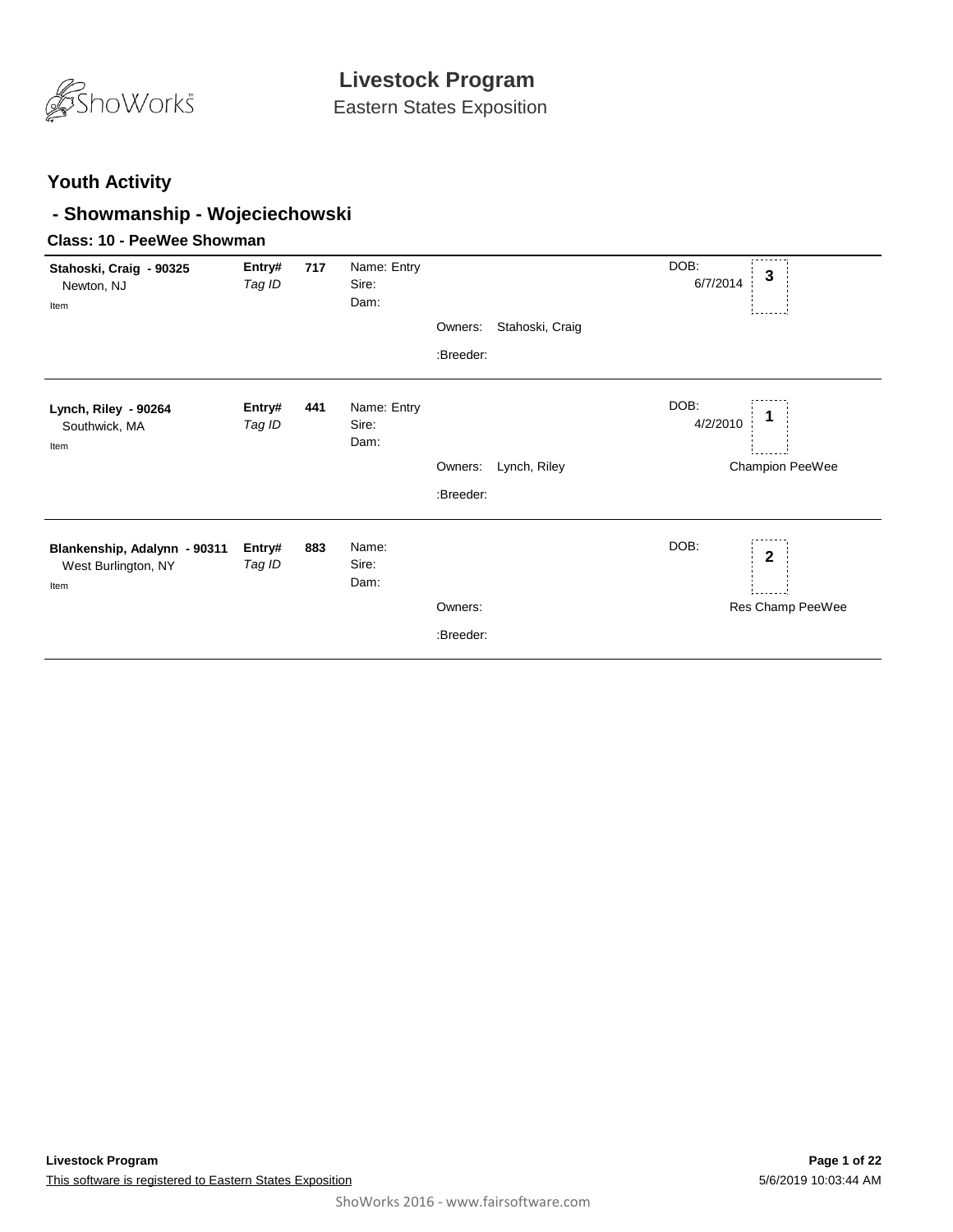

Eastern States Exposition

#### **870** *Tag ID* Name: Entry Sire: DOB: 12/12/2001 Dam: **Roberts, Evelyn - 90331** Hathorne, MA **Entry# 870** Name: Entry<br>Tag ID Sire: Sire: Sire: 12/12/2001 4 Item Owners: Roberts, Evelyn :Breeder: **868** *Tag ID 173* Name: Entry Sire: DOB: 11/5/2001 Dam: **Marcus, Sunny - 90330** Hathorne, MA **Entry# 868** Name: Entry<br>Tag ID 173 Sire: The Magnetic Structure of the 11/5/2001 7 Item Owners: Marcus, Sunny :Breeder: **880** *Tag ID* Name: Entry Sire: DOB: 1/17/2001 Dam: **Crateau, Nicole - 90272** Hathorne, MA **Entry# 880** Name: Entry<br>Tag ID Sire: Sire: Sire: Name and Sire: Name and Sire: Name and Sire: Name and Sire: Name and Sire: Name and S Item Owners: Crateau, Nicole :Breeder: **423** *Tag ID* Name: Entry Sire: DOB: 7/3/2000 Dam: **[Team/Company], University of**  Amherst, MA **Entry# 423** Name: Entry<br>Tag ID Sire: Sire: Sire: The Sire of the Sire of the Sire of the Sire of the Sire of the Sire of the Sire of t<br>Tag ID Sire: Sire: Sire: Sire: Sire of the Sire of the Sire of the Sire of the Sire of Item Owners: Degrappo, Caroline :Breeder: **876** *Tag ID* Name: Entry Sire: DOB: 4/11/2000 Dam: **Forte, Brianna - 90332** Hathorne, MA **Entry#** Item Owners: Forte, Brianna :Breeder: **422** *Tag ID* Name: Entry Sire: DOB: 10/20/1998 Dam: **Bastulla, Kayla** Amherst, MA **Entry#** Item Owners: Bastulla, Kayla :Breeder:

#### **Class: 2 - Collegiate Showmanship**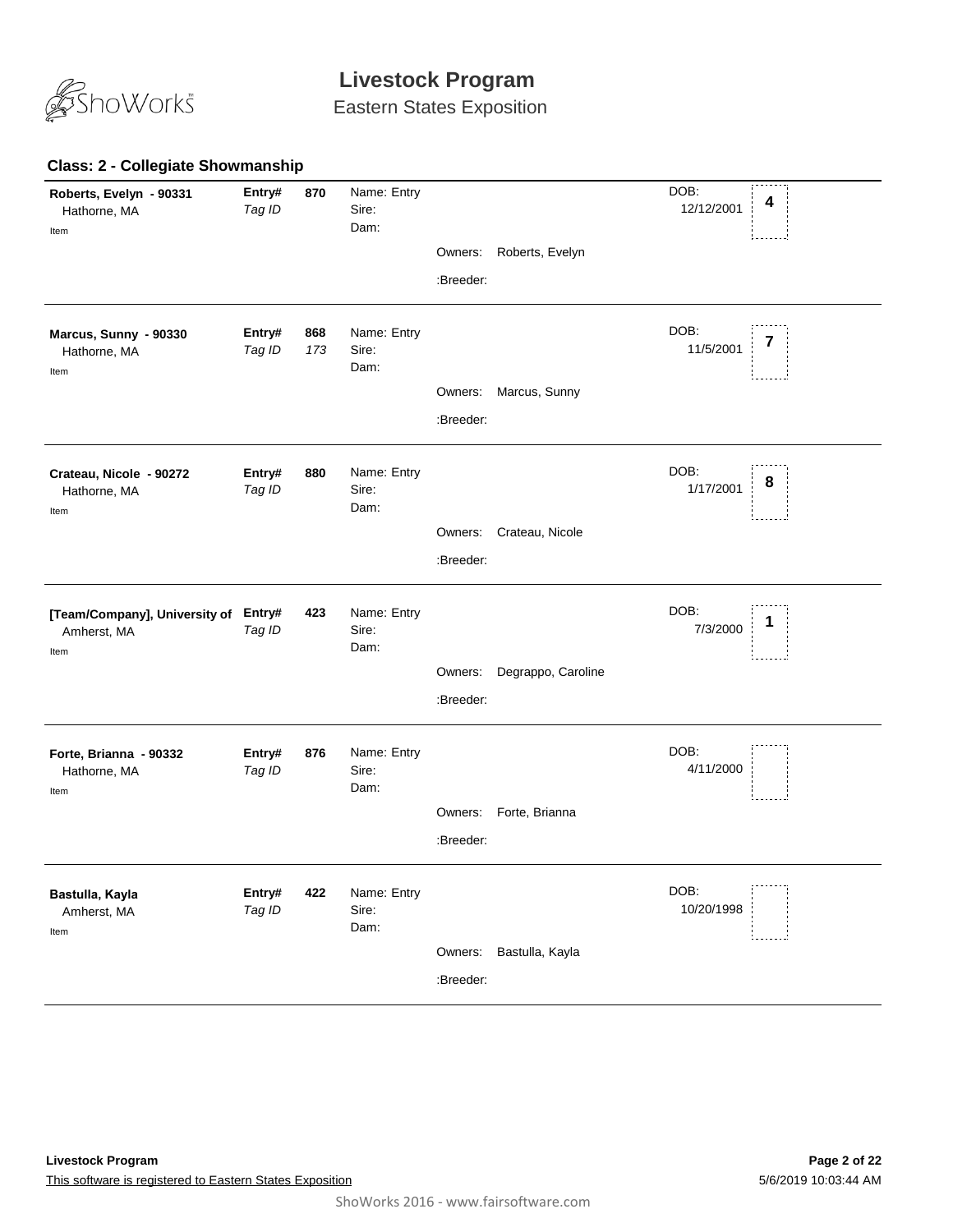

| [Team/Company], Cobleskill BI<br>Cobleskill, NY<br>Item | Entry#<br>Tag ID | 746 | Name:<br>Sire:<br>Dam:       | Owners:<br>:Breeder: | Cobleskill        | DOB: | $\mathbf{2}$    |
|---------------------------------------------------------|------------------|-----|------------------------------|----------------------|-------------------|------|-----------------|
| [Team/Company], Cobleskill BI<br>Cobleskill, NY<br>Item | Entry#<br>Tag ID | 885 | Name:<br>Sire:<br>Dam:       | Owners:<br>:Breeder: |                   | DOB: | 3               |
| Roberts, Caroline - 90337<br>Item                       | Entry#<br>Tag ID | 895 | Name: Entry<br>Sire:<br>Dam: | Owners:<br>:Breeder: | Roberts, Caroline | DOB: | $5\phantom{.0}$ |
| Scollo, Eva - 90336<br>Item                             | Entry#<br>Tag ID | 893 | Name: Entry<br>Sire:<br>Dam: | Owners:<br>:Breeder: | Scollo, Eva       | DOB: | 6               |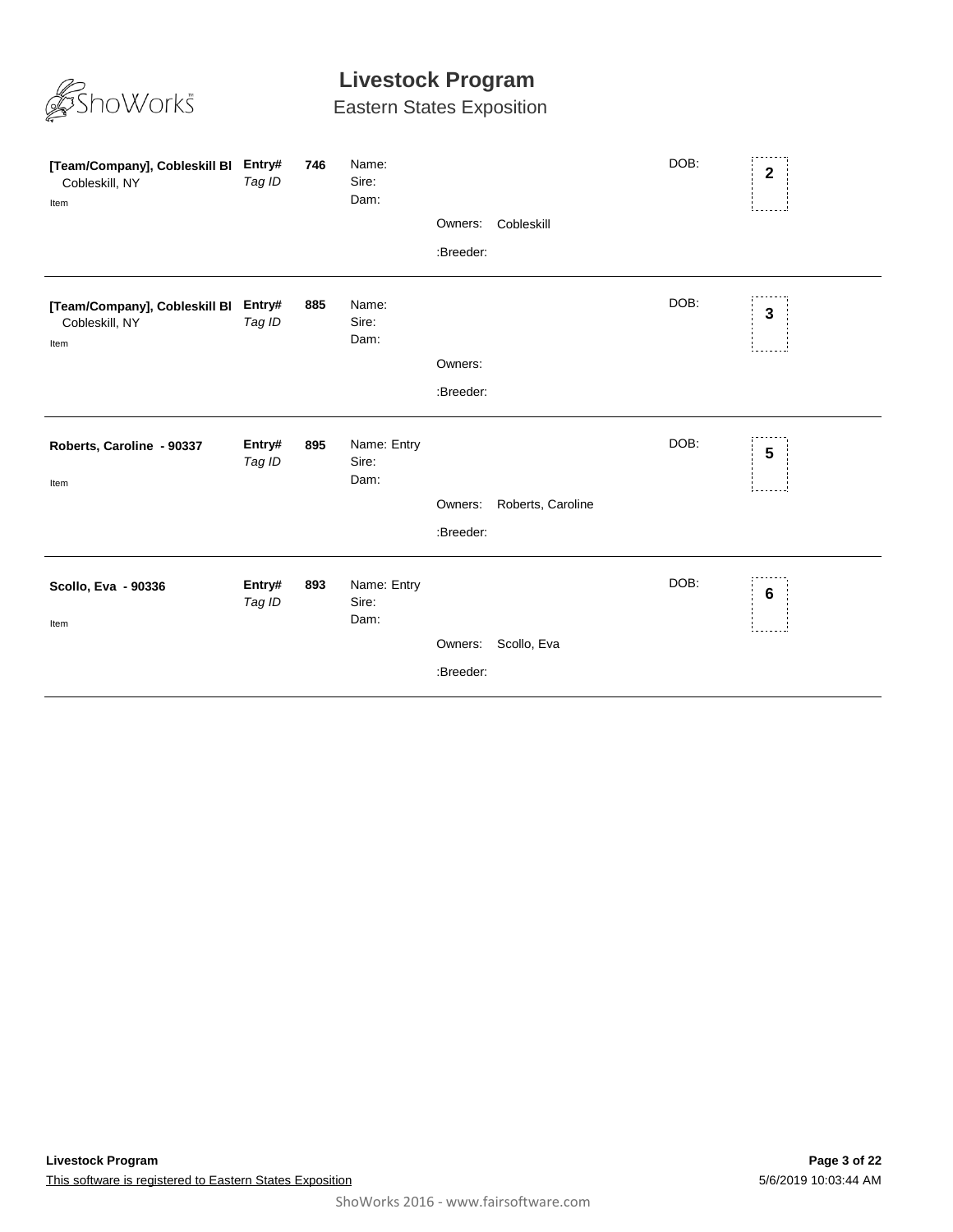

Eastern States Exposition

### **Class: 20 - Junior Showman 1**

| Somerset, Adam - 90312<br>Jefferson, MA<br>Item          | Entry#<br>Tag ID | 642 | Name: Entry<br>Sire:<br>Dam: |           |                        | DOB:<br>12/17/2009                |
|----------------------------------------------------------|------------------|-----|------------------------------|-----------|------------------------|-----------------------------------|
|                                                          |                  |     |                              |           | Owners: Somerset, Adam |                                   |
|                                                          |                  |     |                              | :Breeder: |                        |                                   |
| Murphy, Gavin - 90214<br>Eagle Bridge, NY<br>Item        | Entry#<br>Tag ID | 319 | Name: Entry<br>Sire:<br>Dam: |           |                        | DOB:<br>3<br>1/8/2009             |
|                                                          |                  |     |                              | Owners:   | Murphy, Gavin          |                                   |
|                                                          |                  |     |                              | :Breeder: |                        |                                   |
| Mahaffey, Riley J - 90171<br>Torrington, CT<br>Item      | Entry#<br>Tag ID | 849 | Name: Entry<br>Sire:<br>Dam: |           |                        | DOB:<br>1<br>8/8/2008             |
|                                                          |                  |     |                              | Owners:   | Mahaffey, Riley        | Res Champ Jr                      |
|                                                          |                  |     |                              | :Breeder: |                        |                                   |
| Rarick, Davanta - 275<br>Fleetwood, PA<br>Item           | Entry#<br>Tag ID | 63  | Name: Entry<br>Sire:<br>Dam: |           |                        | DOB:<br>2/3/2008                  |
|                                                          |                  |     |                              | Owners:   | Rarick, Davanta        |                                   |
|                                                          |                  |     |                              | :Breeder: |                        |                                   |
| Berkheimer, Karli M - 90124<br>Mechanicsburg, PA<br>Item | Entry#<br>Tag ID | 777 | Name: Entry<br>Sire:<br>Dam: |           |                        | DOB:<br>$\mathbf 2$<br>12/28/2007 |
|                                                          |                  |     |                              | Owners:   | Berkheimer, Karli      |                                   |
|                                                          |                  |     |                              | :Breeder: |                        |                                   |
| Oatley, Fallon - 3702<br>West Greenwich, RI<br>Item      | Entry#<br>Tag ID | 321 | Name: Entry<br>Sire:<br>Dam: |           |                        | DOB:<br>3/22/1999                 |
|                                                          |                  |     |                              | Owners:   | Oatley, Fallon         |                                   |
|                                                          |                  |     |                              | :Breeder: |                        |                                   |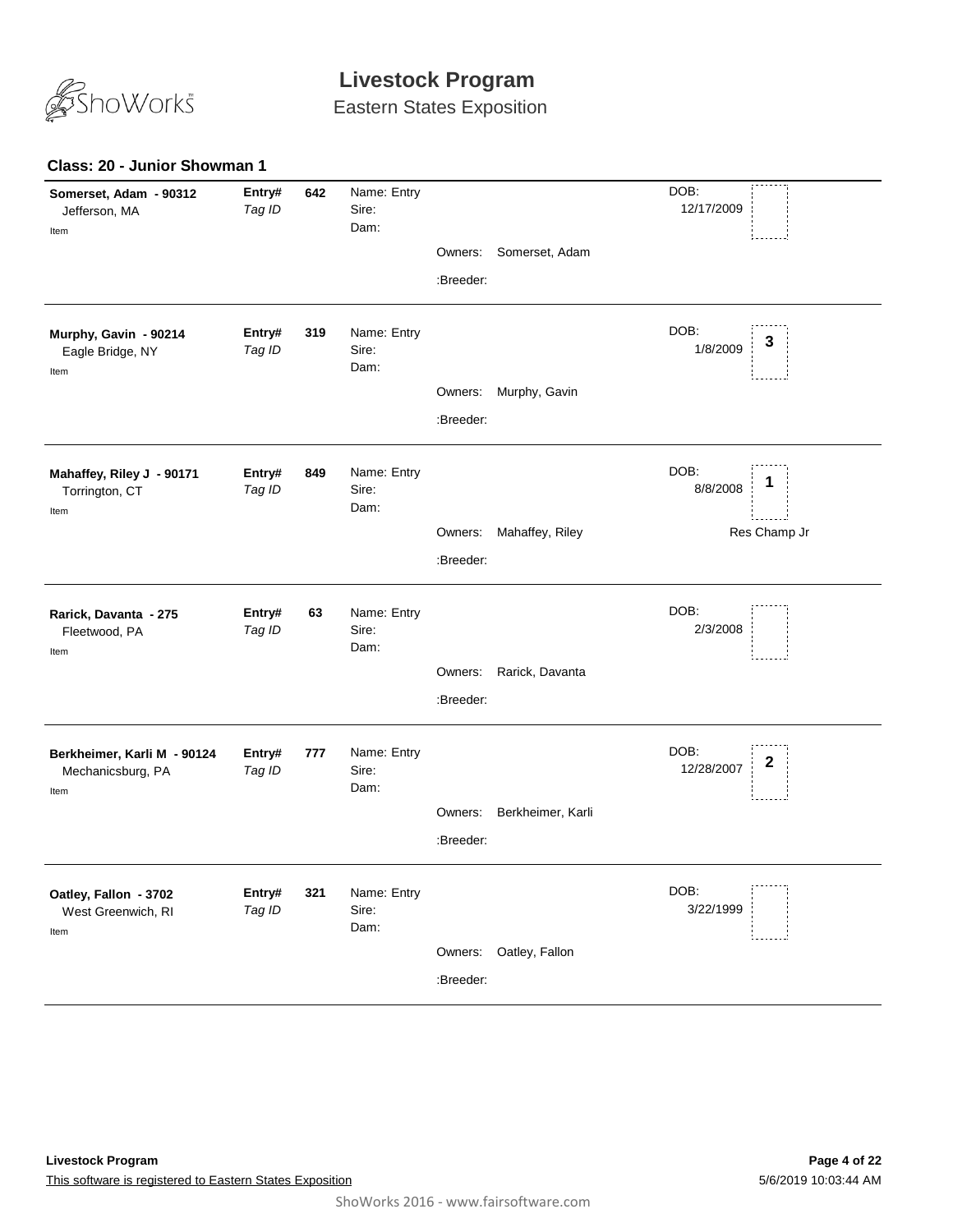

Eastern States Exposition

### **Class: 21 - Junior Showman 2**

| Pinkham, Hope - 90318<br>Metcalfe, ON<br>Item              | Entry#<br>Tag ID | 619 | Name: Entry<br>Sire:<br>Dam: | Owners:<br>:Breeder: | Pinkham, Hope     | DOB:<br>6<br>9/15/2007                          |
|------------------------------------------------------------|------------------|-----|------------------------------|----------------------|-------------------|-------------------------------------------------|
| Gemza, Logan - 90305<br>Eden, NY<br>Item                   | Entry#<br>Tag ID | 352 | Name: Entry<br>Sire:<br>Dam: | Owners:<br>:Breeder: | Gemza, Logan      | DOB:<br>3<br>6/7/2007                           |
| Durst, Braden - 90279<br>Brooklyn, CT<br>Item              | Entry#<br>Tag ID | 659 | Name: Entry<br>Sire:<br>Dam: | Owners:<br>:Breeder: | Durst, Braden     | DOB:<br>1<br>3/7/2007<br>Champ Jr & 4th Supreme |
| Peckham, Emily - 334<br>Goshen, NH<br>Item                 | Entry#<br>Tag ID | 115 | Name: Entry<br>Sire:<br>Dam: | Owners:<br>:Breeder: | Peckham, Emily    | DOB:<br>5<br>1/6/2007                           |
| Perkins, Mackenzie - 90319<br>NORTH STONINGTON, CT<br>Item | Entry#<br>Tag ID | 583 | Name: Entry<br>Sire:<br>Dam: | Owners:<br>:Breeder: | Perkins, Marissa  | DOB:<br>12/19/2006                              |
| Roberts, Harrison - 130<br>Williamsburg, MA<br>Item        | Entry#<br>Tag ID | 517 | Name: Entry<br>Sire:<br>Dam: | Owners:<br>:Breeder: | Roberts, Harrison | DOB:<br>2<br>12/2/2006                          |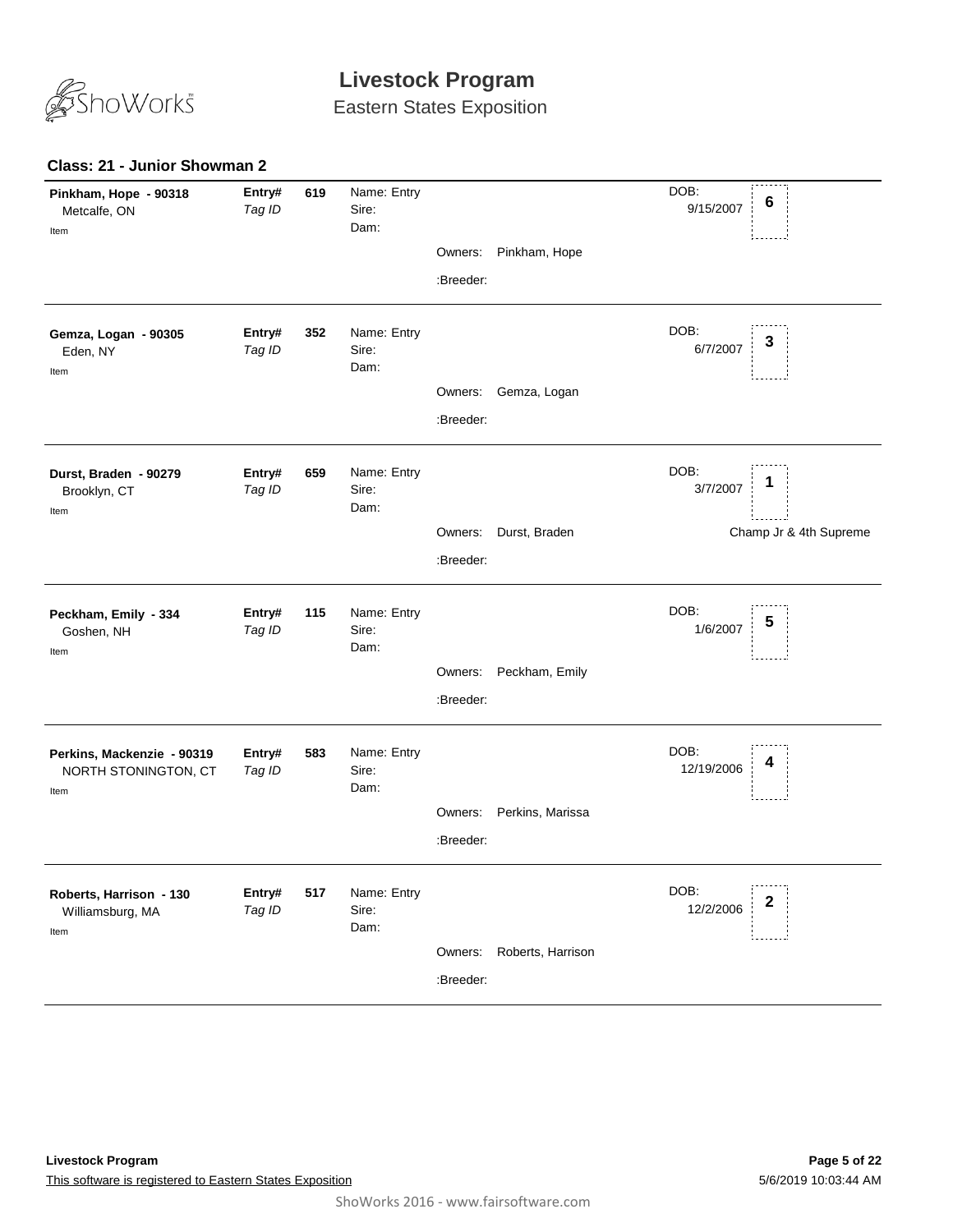

Eastern States Exposition

### **Class: 22 - Junior Showman 3**

| Lynch, Haley - 90315<br>Southwick, MA<br>Item      | Entry#<br>Tag ID | 521 | Name: Entry<br>Sire:<br>Dam: |           |                   | DOB:<br>$6\phantom{1}6$<br>10/30/2006 |
|----------------------------------------------------|------------------|-----|------------------------------|-----------|-------------------|---------------------------------------|
|                                                    |                  |     |                              | Owners:   | Lynch, Haley      |                                       |
|                                                    |                  |     |                              | :Breeder: |                   |                                       |
| Grenier, Lilian - 90293<br>Sutton, MA<br>Item      | Entry#<br>Tag ID | 270 | Name: Entry<br>Sire:<br>Dam: |           |                   | DOB:<br>3<br>9/23/2006                |
|                                                    |                  |     |                              | Owners:   | Grenier, Lilian   |                                       |
|                                                    |                  |     |                              | :Breeder: |                   |                                       |
| Keck, Ashley - 90220<br>poughkeepsie, ny<br>Item   | Entry#<br>Tag ID | 533 | Name:<br>Sire:<br>Dam:       |           |                   | DOB:<br>5<br>7/14/2006                |
|                                                    |                  |     |                              | Owners:   | Keck, Ashley      |                                       |
|                                                    |                  |     |                              | :Breeder: |                   |                                       |
| Kaye, Erin - 90292<br>Sutton, MA<br>Item           | Entry#<br>Tag ID | 279 | Name: Entry<br>Sire:<br>Dam: |           |                   | DOB:<br>6/29/2006                     |
|                                                    |                  |     |                              | Owners:   | Kaye, Erin        |                                       |
|                                                    |                  |     |                              | :Breeder: |                   |                                       |
| Weigel, Owen - 90281<br>Rochester, MA<br>Item      | Entry#<br>Tag ID | 29  | Name: Entry<br>Sire:<br>Dam: |           |                   | DOB:<br>t<br>3/31/2006                |
|                                                    |                  |     |                              | Owners:   | Weigel, Owen      |                                       |
|                                                    |                  |     |                              | :Breeder: |                   |                                       |
| Somerset, matthew - 90320<br>Jefferson, Ma<br>Item | Entry#<br>Tag ID | 636 | Name: Entry<br>Sire:<br>Dam: |           |                   | DOB:<br>2<br>3/15/2006                |
|                                                    |                  |     |                              | Owners:   | Somerset, Matthew |                                       |
|                                                    |                  |     |                              | :Breeder: |                   |                                       |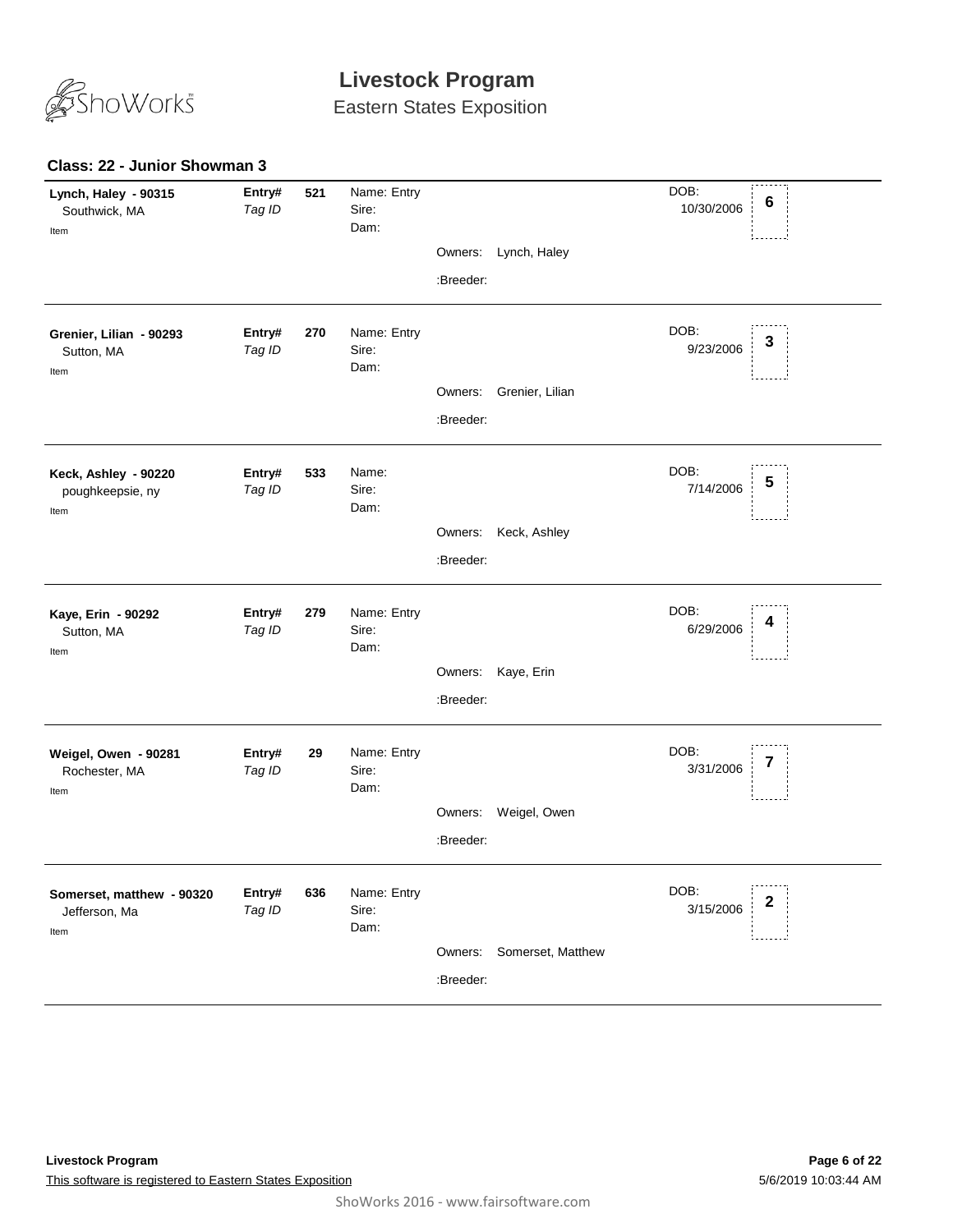

| Forrest, Macalie - 90248<br>Foster, Ri<br>Item | Entry#<br>Tag ID | 904 | Name:<br>Sire:<br>Dam: |           | DOB: | ---------<br>-------- |
|------------------------------------------------|------------------|-----|------------------------|-----------|------|-----------------------|
|                                                |                  |     |                        | Owners:   |      |                       |
|                                                |                  |     |                        | :Breeder: |      |                       |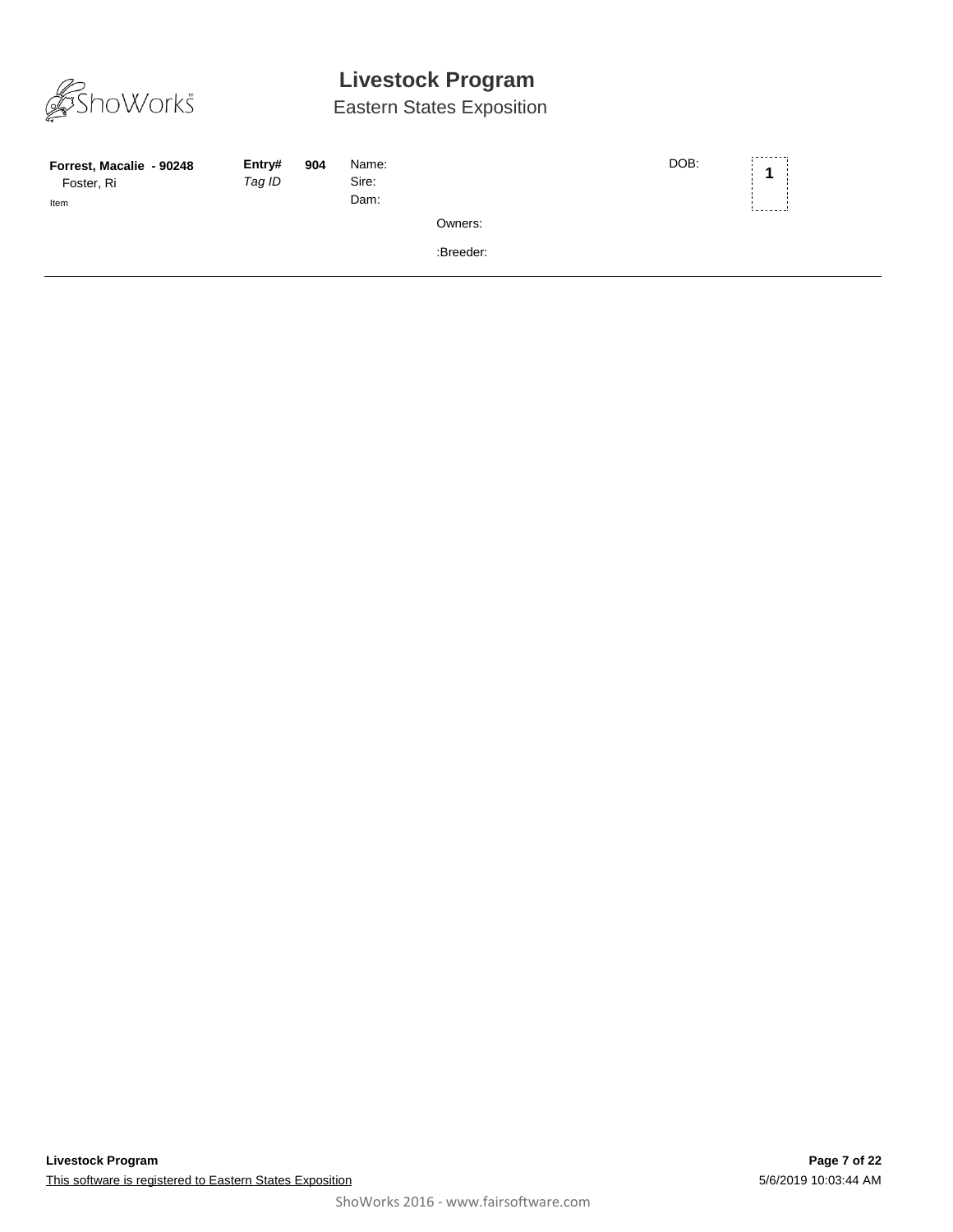

Eastern States Exposition

#### **489** *Tag ID* Name: Entry Sire: DOB: 7/3/2005 Dam: **Ammons, Josie - 90310** Wellesley, MA **Entry# <sup>6</sup>** Item Owners: Ammons, Josie :Breeder: **457** *Tag ID* Name: Entry Sire: DOB: 7/1/2005 Dam: **Demolles, Brittany - 90051** West Bridgewater, MA **Entry# <sup>4</sup>** Item Owners: DeMolles, Brittany :Breeder: **559** *Tag ID* Name: Sire: DOB: 6/7/2005 Dam: **Hebert, Kara-Lynn - 90215** Auburn, MA **Entry# <sup>2</sup>** Item Owners: Hebert, Kara-Lynn :Breeder: **576** *Tag ID* Name: Entry Sire: DOB: 1/23/2005 Dam: **Perkins, Marissa - 116** NORTH STONINGTON, CT **Entry# 576** Name: Entry<br>
Tag ID Sire: Sire: Sire: 1 Item Owners: Perkins, Marissa :Breeder: **334** *Tag ID* Name: Entry Sire: DOB: 12/23/2004 Dam: **Balogh, Grace - 90301** ashford, CT **Entry# 334** Name: Entry<br>Teg ID Sire: Sire: Sire: 12/23/2004 5 Item Owners: Perkins, Mason :Breeder: **302** *Tag ID* Name: Entry Sire: DOB: 8/23/2004 Dam: **Perkins, Madison - 121** North Stonington, CT **Entry# 302** Name: Entry<br>Teg ID Sire: Sire: Sire: Sire: Sire: Sire: Sire: Sire: Sire: Sire: Sire: Sire: Sire: Sire: Sire: Sire: Sire: S Item Owners: Perkins, Madison :Breeder:

### **Class: 30 - Intermediate Showman 1**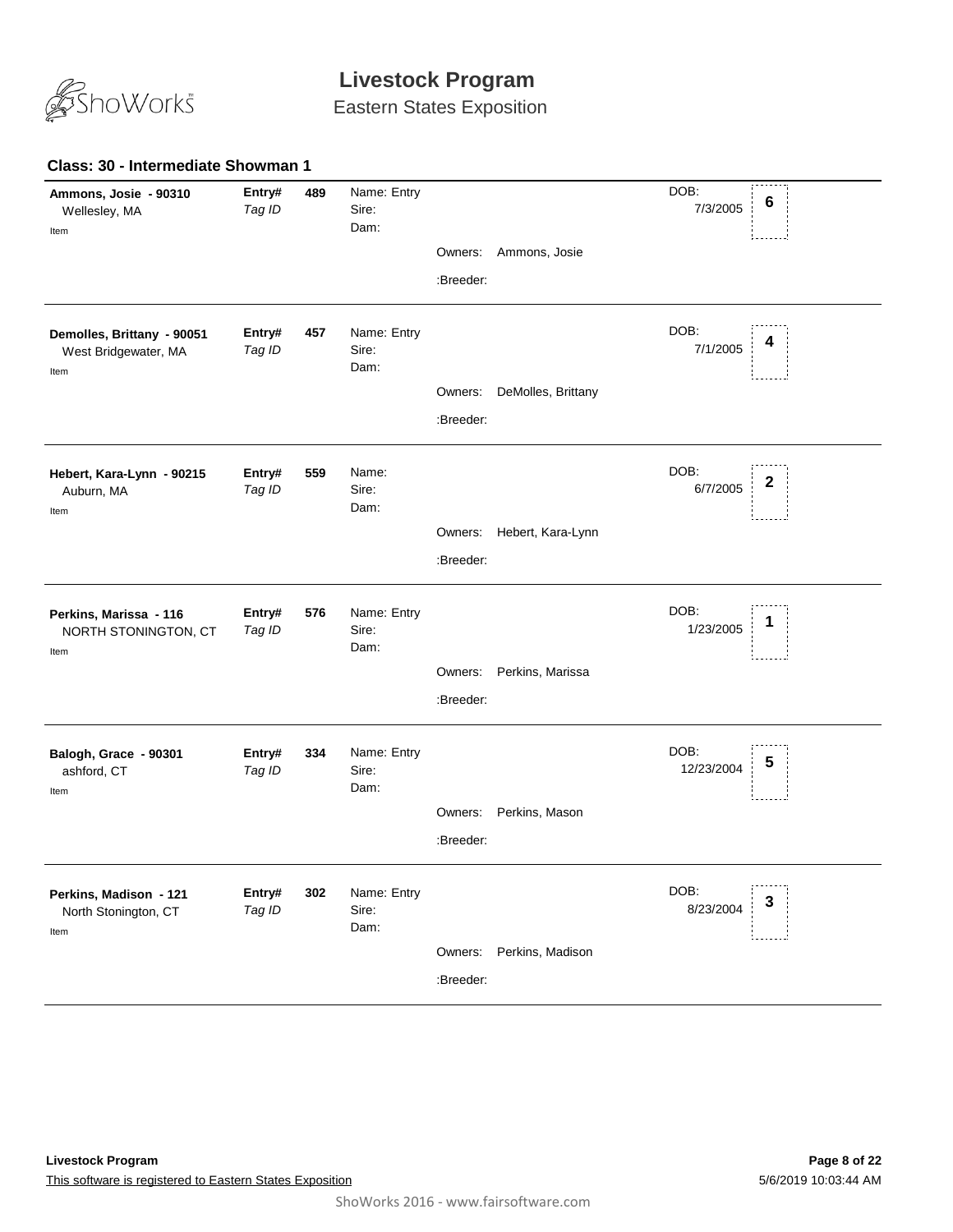

Eastern States Exposition

#### **853** *Tag ID* Name: Entry Sire: DOB: 7/14/2004 Dam: **Darrow, Shawna - 102** Fultonville, NY **Entry# 853** Name: Entry<br>Tag ID Sire: Sire: Sire: Tag ID 7/14/2004 7 Item Owners: Darrow, Shawna :Breeder: **838** *Tag ID* Name: Entry Sire: DOB: 7/6/2004 Dam: **Prentice, Ben - 90333** Pine Plains, NY **Entry# <sup>3</sup>** Item Owners: Prentice, Ben :Breeder: **274** *Tag ID* Name: Entry Sire: DOB: 6/18/2004 Dam: **Wade, Briley - 90224** Sutton, MA **Entry# 274** Name: Entry<br>Tag ID Sire: Sire: Sire: All Research Control of CAR/2004 4 Item Owners: Wade, Briley :Breeder: **137** *Tag ID* Name: Entry Sire: DOB: 5/23/2004 Dam: **Romani, Ashlyn - 90211** Chepachet, RI **Entry# 137** Name: Entry<br>Tag ID Sire: Sire: Sire: Sire: Sire: Sire: Sire: Sire: Sire: Sire: Sire: Sire: Sire: Sire: Sire: Sire: Sire: S Item Owners: Romani, Ashlyn :Breeder: **695** *Tag ID* Name: Entry Sire: DOB: 5/14/2004 Dam: **Stockdale, Rylee - 90184** Dayton, PA **Entry# 695** Name: Entry<br>Teg ID Sire: Sire: Sire: Teg ID S/14/2004 1 Champ Int & Supreme Item Owners: Stockdale, Rylee :Breeder: **268** *Tag ID* Name: Entry Sire: DOB: 4/26/2004 Dam: **Connolly, Emily - 90213** Sutton, MA **Entry# 268** Name: Entry<br>Teg ID Sire: Sire: Sire: 1/26/2004 6 Item Owners: Connolly, Emily :Breeder:

#### **Class: 31 - Intermediate Showman 2**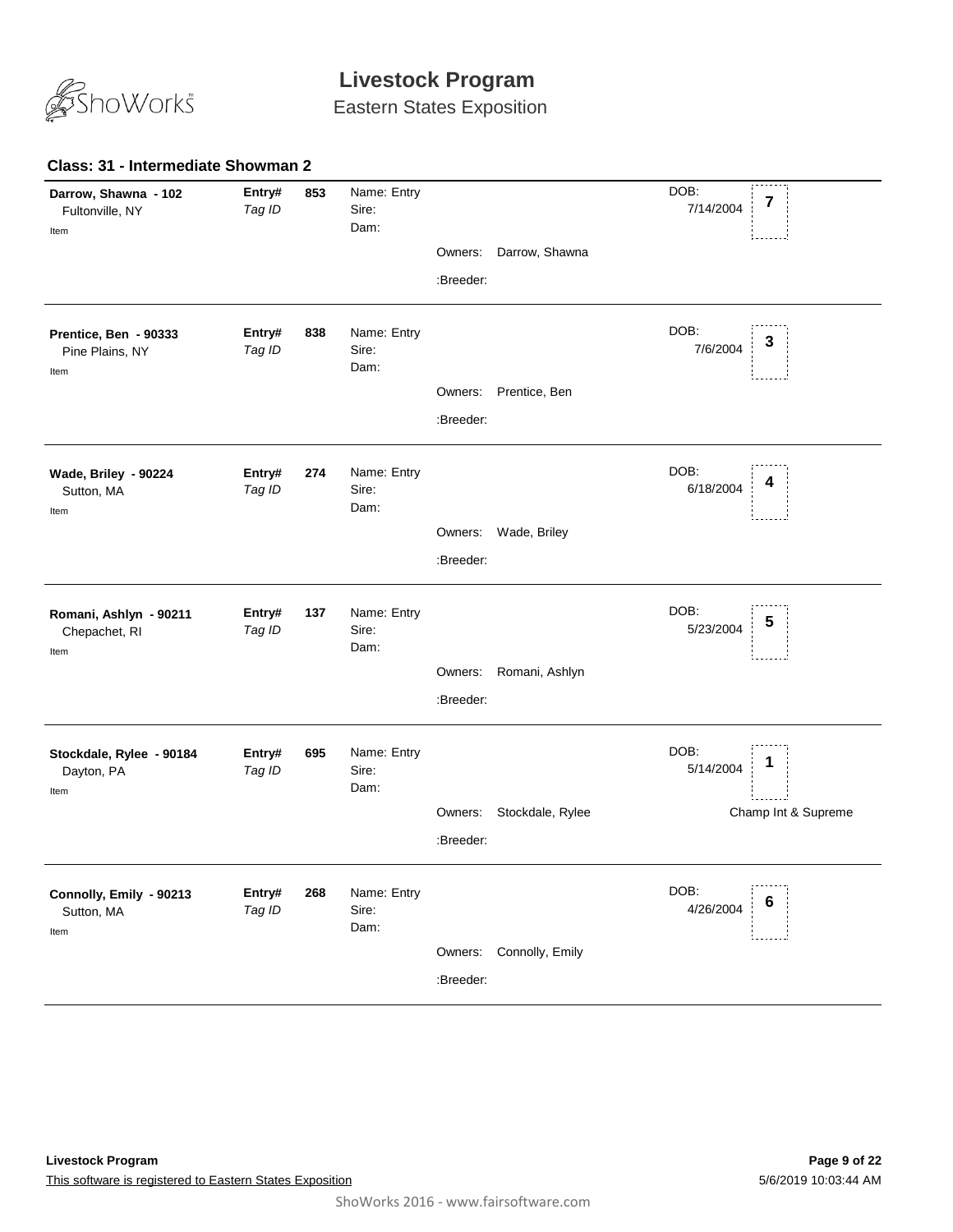

| Syme, Becca - 90099<br>Broad Brook, CT<br>Item | Entry#<br>Tag ID | 206 | Name: Entry<br>Sire:<br>Dam: |           |                     | DOB:<br>2/20/2004 | $\mathbf{2}$ |  |
|------------------------------------------------|------------------|-----|------------------------------|-----------|---------------------|-------------------|--------------|--|
|                                                |                  |     |                              |           | Owners: Syme, Becca |                   |              |  |
|                                                |                  |     |                              | :Breeder: |                     |                   |              |  |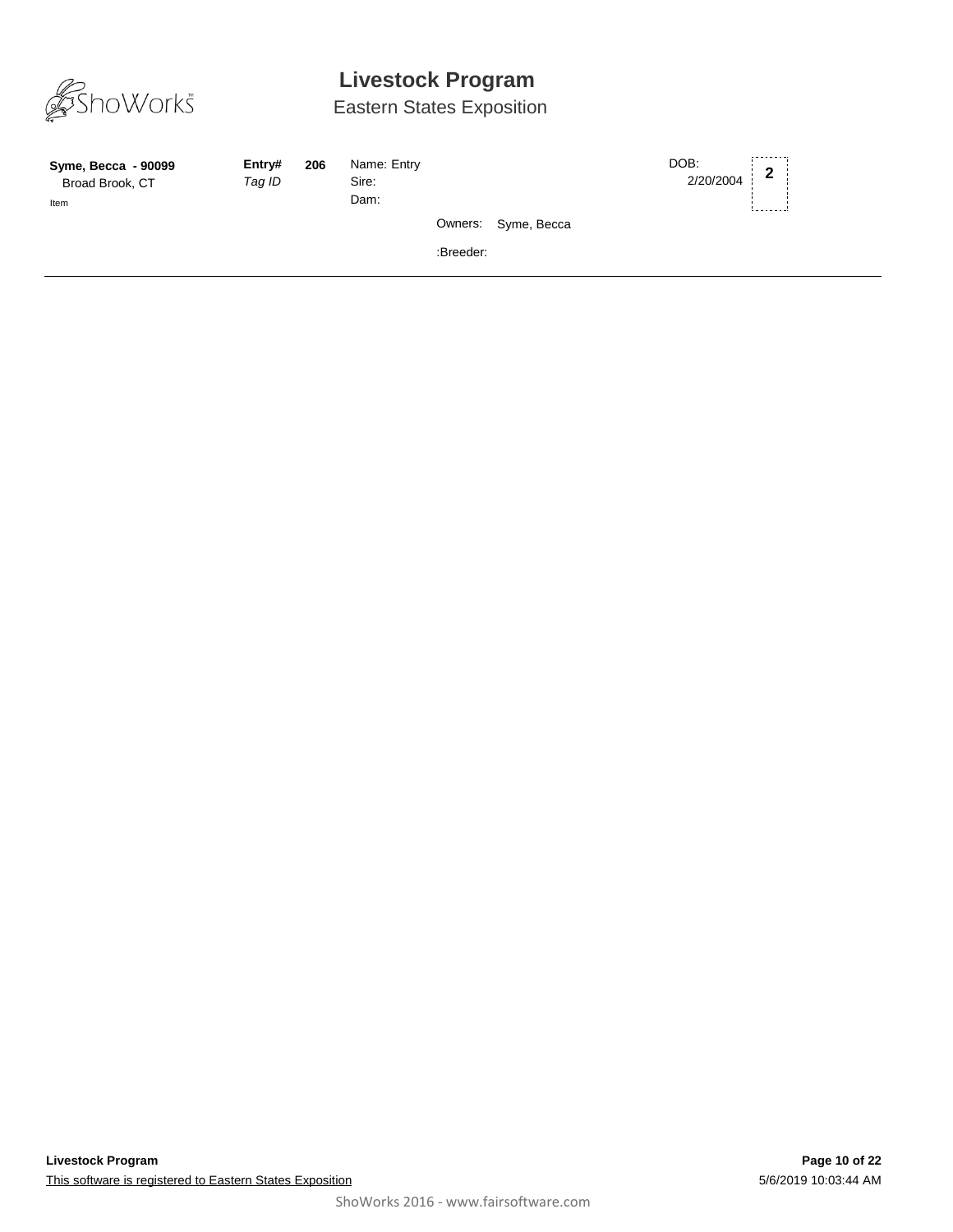

Eastern States Exposition

#### **43** *Tag ID* Name: Entry Sire: DOB: 10/16/2003 Dam: **Briggs, Victoria - 90218** Sullivan, NH **Entry# 43** Name: Entry DOB: 3<br>*Tag ID* Sire 10/16/2003 **3** Item Owners: Briggs, Victoria :Breeder: **616** *Tag ID* Name: Entry Sire: DOB: 10/1/2003 Dam: **Pinkham, Dawson - 90314** Metcalfe, ON **Entry# 616** Name: Entry<br>
Tag ID Sire: Sire: Sire: 10/1/2003 1 Item Owners: Pinkham, Dawson :Breeder: **940** *Tag ID* Name: Entry Sire: DOB: 9/8/2003 Dam: **Winslow, Luke - 131** Weare, NH **Entry# 940** Name: Entry DOB: 6<br>*Tag ID* Sire: 6 Item Owners: Winslow, Luke :Breeder: **482** *Tag ID* Name: Entry Sire: DOB: 9/7/2003 Dam: **Constantine, Clayton - 338** Spencer, MA **Entry# 482** Name: Entry<br>Tag ID Sire: Sire: Sire: Sire: Sire: Sire: Sire: Sire: Sire: Sire: Sire: Sire: Sire: Sire: Sire: Sire: Sire: S Item Owners: Constantine, Clay :Breeder: **477** *Tag ID* Name: Entry Sire: DOB: 9/7/2003 Dam: **Constantine, Bill - 339** Spencer, MA **Entry# 477** Name: Entry<br>Tog /D Siro: Siro: Siro: 2008: 2009: 2009: 2010 Item Owners: Constantine, Bill :Breeder: **711** *Tag ID* Name: Entry Sire: DOB: 9/2/2003 Dam: **Camara, Olivia - 90324** Acushnet, MA **Entry#** 711 Name: Entry<br>Teg ID Sire: Sire: Sire: 17 Item Owners: Camera, Olivia :Breeder:

#### **Class: 32 - Intermediate Showman 3**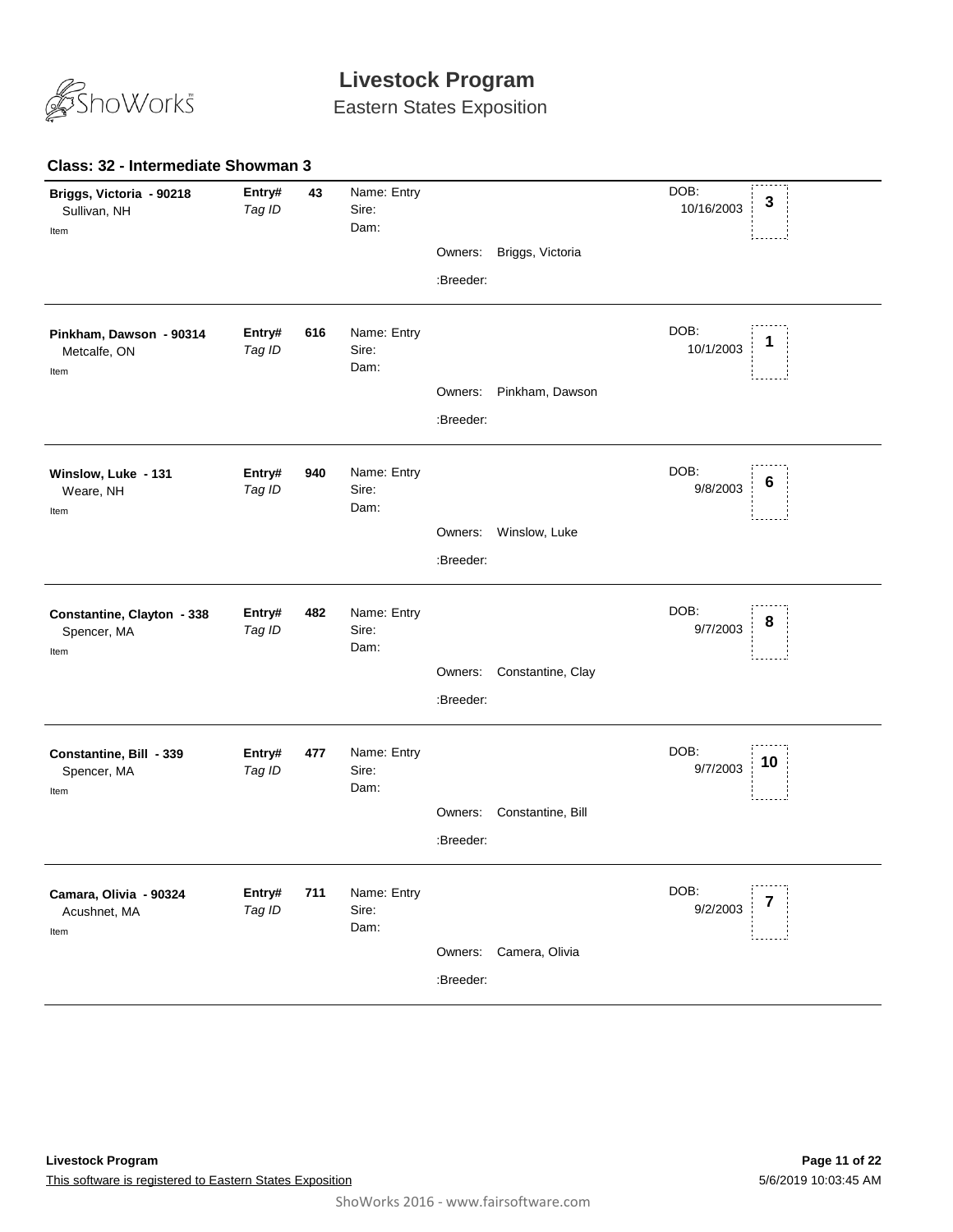

| Powers, Rosie - 90295<br>Sutton, MA<br>Item              | Entry#<br>Tag ID | 265 | Name: Entry<br>Sire:<br>Dam: | Owners:<br>:Breeder: | Powers, Rosie    | DOB:<br>7/22/2003 | 9                |
|----------------------------------------------------------|------------------|-----|------------------------------|----------------------|------------------|-------------------|------------------|
| DeMolles, Ashlee - 90133<br>West Bridgewater, MA<br>Item | Entry#<br>Tag ID | 455 | Name: Entry<br>Sire:<br>Dam: | Owners:<br>:Breeder: | DeMolles, Ashlee | DOB:<br>7/10/2003 | 5                |
| Caron, Ashton - 90327<br>Corinna, ME<br>Item             | Entry#<br>Tag ID | 768 | Name: Entry<br>Sire:<br>Dam: | Owners:<br>:Breeder: | Caron, Ashton    | DOB:<br>7/1/2003  | $\boldsymbol{2}$ |
| Forrest, Kamryn - 90245<br>Foster, RI<br>Item            | Entry#<br>Tag ID | 887 | Name:<br>Sire:<br>Dam:       | Owners:<br>:Breeder: |                  | DOB:              | 4                |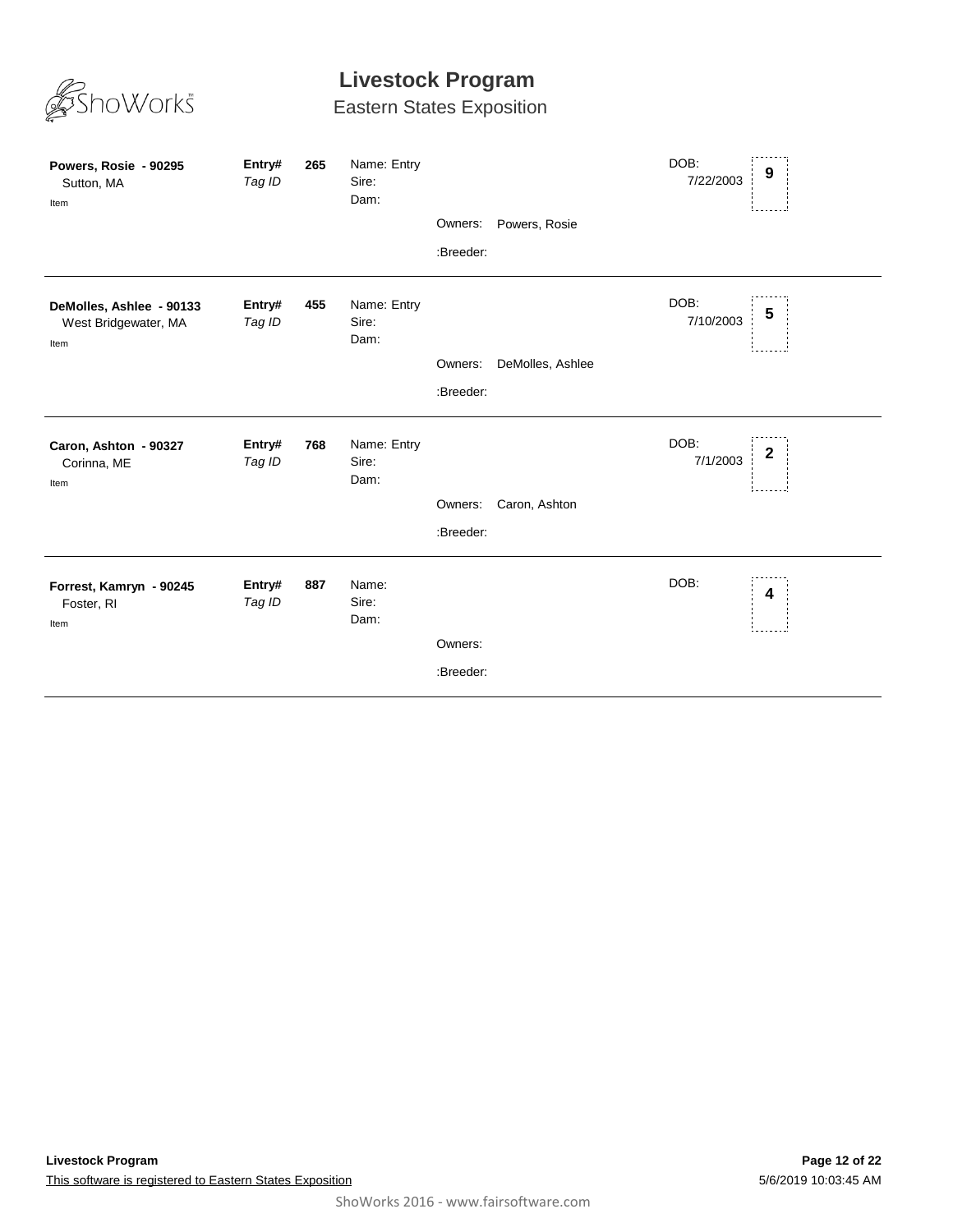

Eastern States Exposition

#### **123** *Tag ID* Name: Entry Sire: DOB: 6/25/2003 Dam: **Boal, Colby - 90289** merrickville, ON **Entry# <sup>4</sup>** Item Owners: Boal, Colby :Breeder: **261** *Tag ID* Name: Entry Sire: DOB: 6/24/2003 Dam: **SanEmeterio, Molly - 90294** Greenville, NY **Entry# 261** Name: Entry DOB: 6<br>*Tag ID* Sire: *6/24/2*003 **6** Item Owners: SanEmeterio, Molly :Breeder: **891** *Tag ID* Name: Entry Sire: DOB: 5/20/2003 Dam: **Ames, Clayre - 90335** Orange, MA **Entry# 891** Name: Entry DOB: 7<br>*Tag ID* Sire: 5/20/2003 **7** Item Owners: Ames, Clayre :Breeder: **17** *Tag ID* Name: Entry Sire: DOB: 4/9/2003 Dam: **Dias, Lily - 136** Norton, MA **Entry# 17** Name: Entry<br>
Tag ID Sire: Sire: Sire: 1/0/2003 5 Item Owners: Dias, Lily :Breeder: **738** *Tag ID* Name: Entry Sire: DOB: 3/20/2003 Dam: **Kishbaugh, Kody - 333** Dover Plains, NY **Entry# 738** Name: Entry<br>Tog ID Siro: Siro: Siro: 3 Item Owners: Kishbaugh, Kody :Breeder: **192** *Tag ID* Name: Entry Sire: DOB: 3/16/2003 Dam: **Kagan, Helena - 91** clinton corners, ny **Entry# 192** Name: Entry<br>Teg ID 3/16/2003 2 Res Champ Int & 5th Supr Item Owners: Kagan, Helena :Breeder:

### **Class: 33 - Intermediate Showman 4**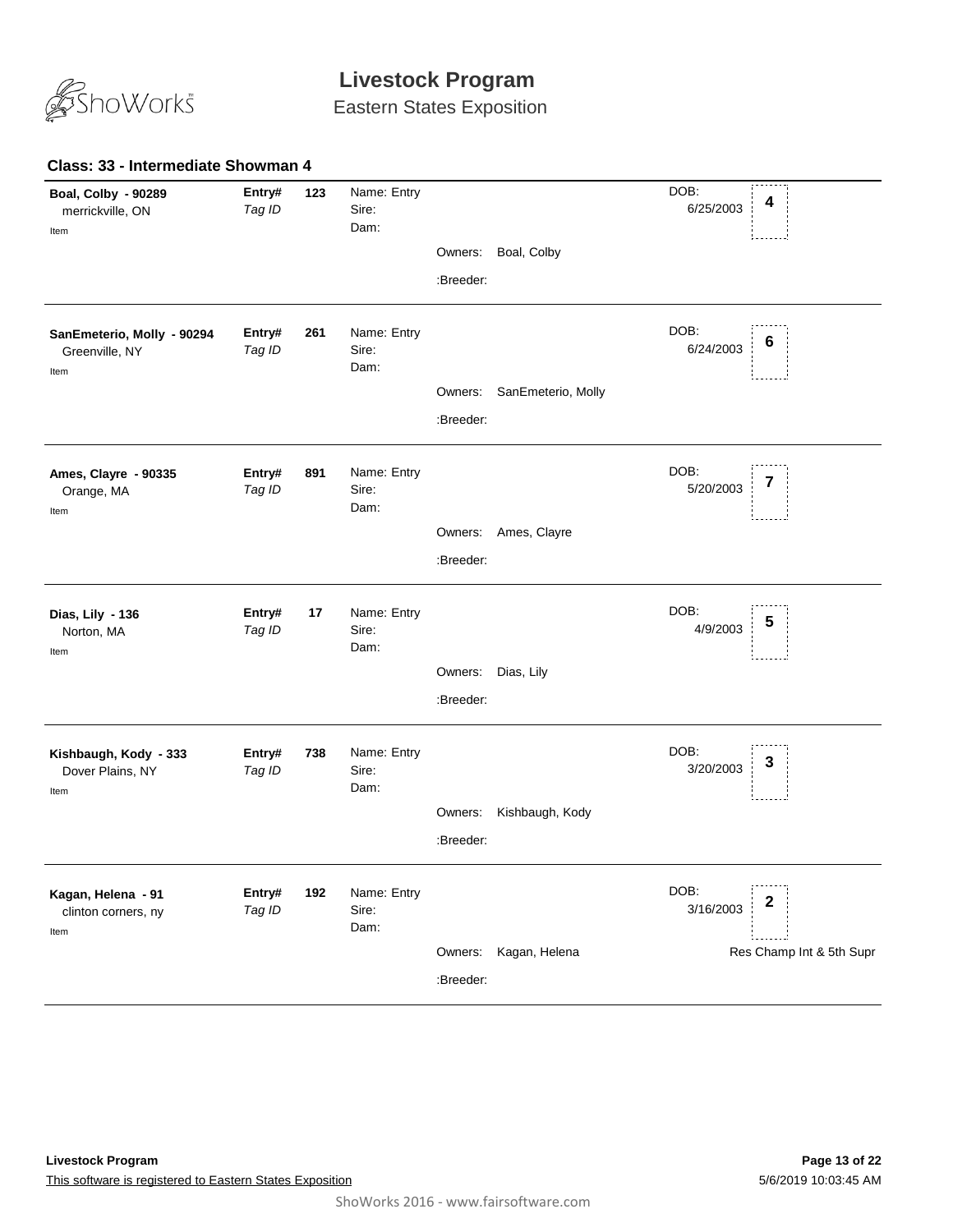

| Pride, Lauren - 90283<br>Limington, ME<br>Item | Entry#<br>Tag ID | 80 | Name: Entry<br>Sire:<br>Dam: |           |                       | DOB:<br>2/24/2003 |  |
|------------------------------------------------|------------------|----|------------------------------|-----------|-----------------------|-------------------|--|
|                                                |                  |    |                              |           | Owners: Pride, Lauren |                   |  |
|                                                |                  |    |                              | :Breeder: |                       |                   |  |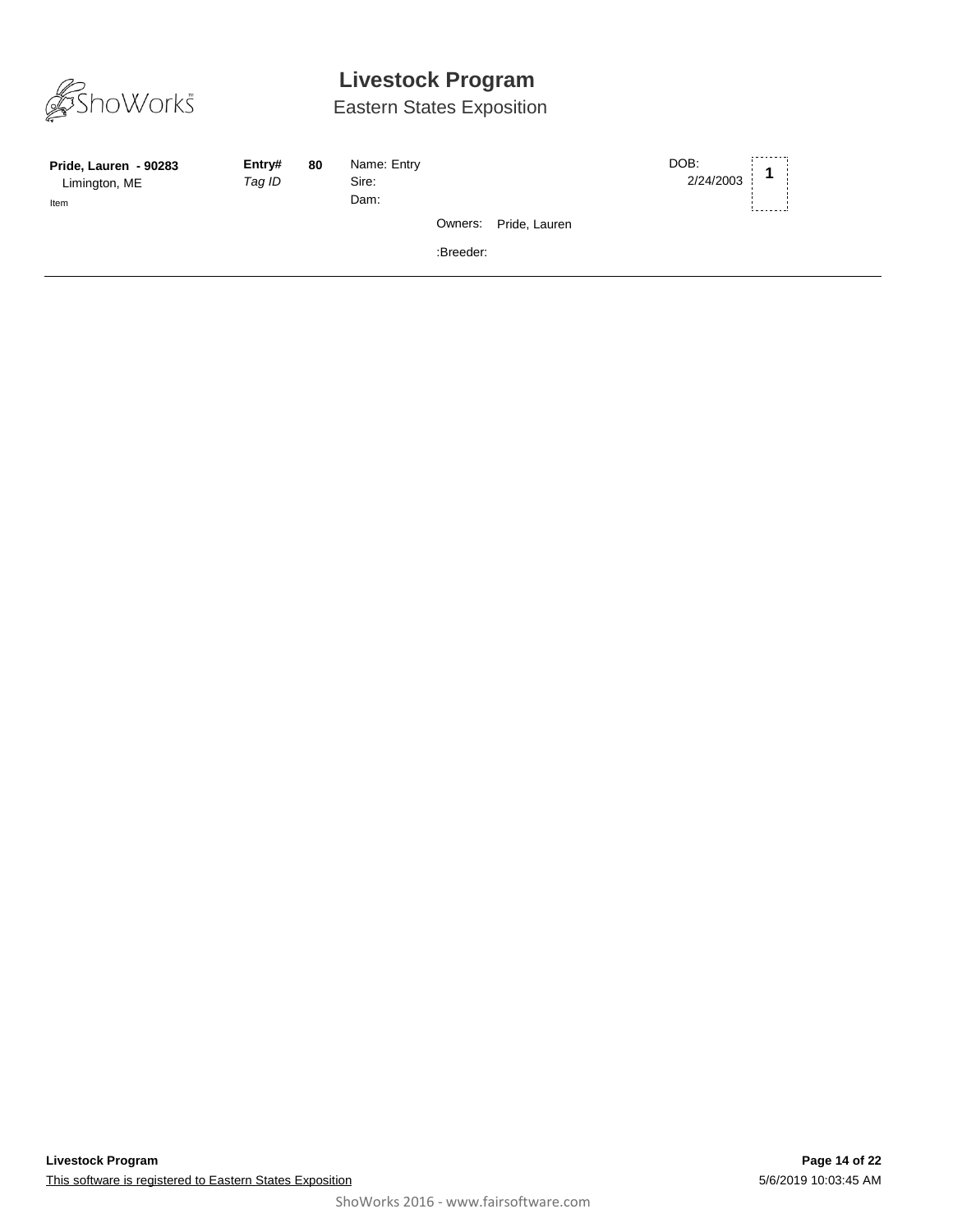

Eastern States Exposition

| Gemza, Tyler - 117<br>Eden, NY<br>Item             | Entry#<br>Tag ID | 347 | Name: Entry<br>Sire:<br>Dam: |           |                       | DOB:<br>3<br>11/25/2002           |  |
|----------------------------------------------------|------------------|-----|------------------------------|-----------|-----------------------|-----------------------------------|--|
|                                                    |                  |     |                              | Owners:   | Gemza, Tyler          |                                   |  |
|                                                    |                  |     |                              | :Breeder: |                       |                                   |  |
| Howe, Tiffany - 90286<br>New Braintree, MA<br>Item | Entry#<br>Tag ID | 107 | Name: Entry<br>Sire:<br>Dam: |           |                       | DOB:<br>4<br>9/5/2002             |  |
|                                                    |                  |     |                              |           | Owners: Howe, Tiffany |                                   |  |
|                                                    |                  |     |                              | :Breeder: |                       |                                   |  |
| Washburn, Alexis - 90136<br>Elmira, NY<br>Item     | Entry#<br>Tag ID | 68  | Name: Entry<br>Sire:<br>Dam: |           |                       | DOB:<br>1<br>7/18/2002            |  |
|                                                    |                  |     |                              | Owners:   | Washburn, Alexis      |                                   |  |
|                                                    |                  |     |                              | :Breeder: |                       |                                   |  |
| Boal, Zoey - 90290<br>merrickville, ON<br>Item     | Entry#<br>Tag ID | 857 | Name: Entry<br>Sire:<br>Dam: |           |                       | DOB:<br>$\mathbf{2}$<br>5/23/2002 |  |
|                                                    |                  |     |                              | Owners:   |                       |                                   |  |
|                                                    |                  |     |                              | :Breeder: |                       |                                   |  |
| Renzi, Nicole - 90307<br>foster, RI<br>Item        | Entry#<br>Tag ID | 818 | Name: Entry<br>Sire:<br>Dam: |           |                       | DOB:<br>3/13/2002                 |  |
|                                                    |                  |     |                              | Owners:   | Renzi-Lavigne, Nicole |                                   |  |
|                                                    |                  |     |                              | :Breeder: |                       |                                   |  |

### **Class: 34 - Intermediate Showman 5**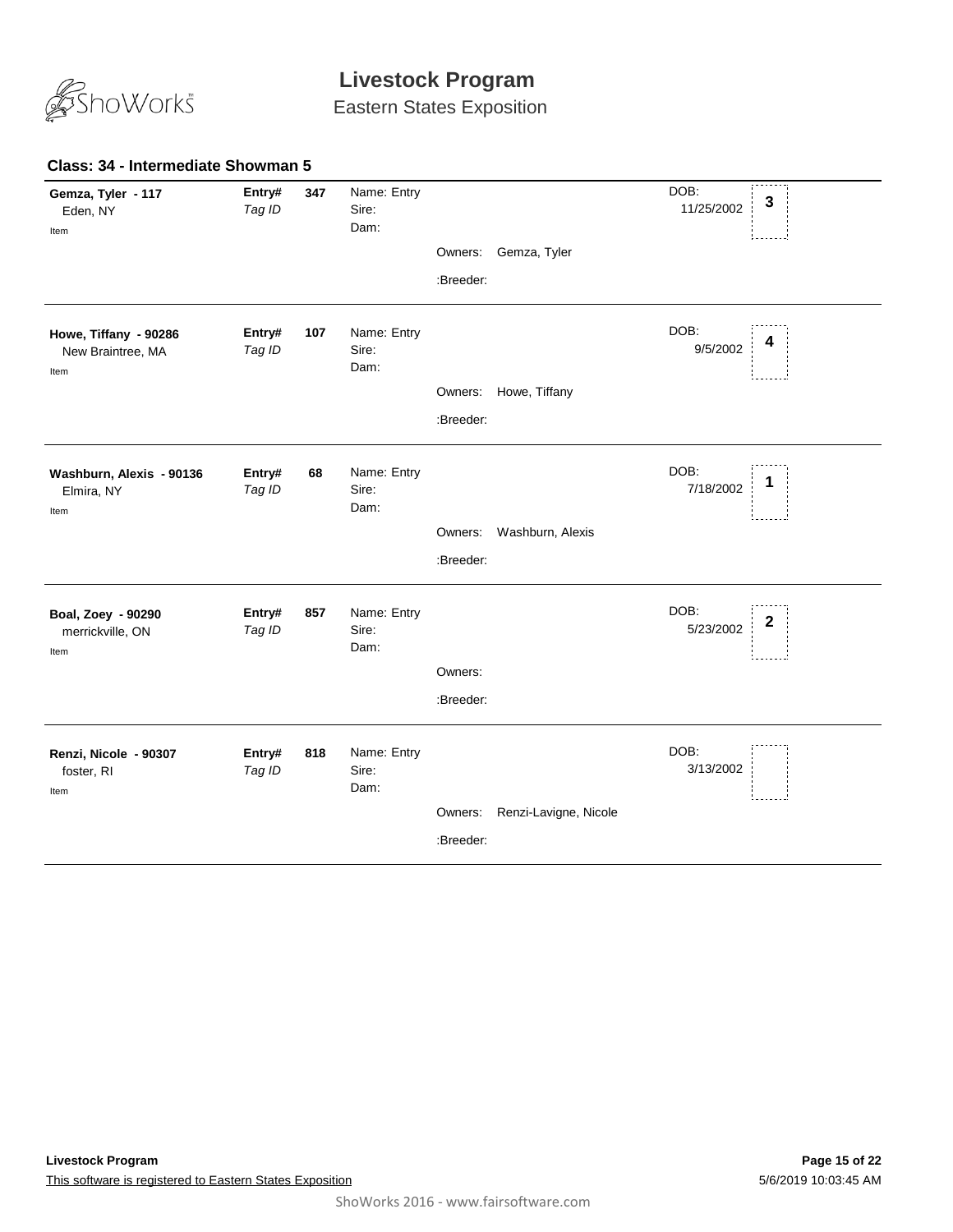

Eastern States Exposition

### **Class: 40 - Senior Showman 1**

| Doubek, Susan - 90207<br>Bedford, MA<br>Item            | Entry#<br>Tag ID | 460 | Name: Entry<br>Sire:<br>Dam: |           |                    | DOB:<br>12/20/2001               |
|---------------------------------------------------------|------------------|-----|------------------------------|-----------|--------------------|----------------------------------|
|                                                         |                  |     |                              | Owners:   | Doubek, Susan      |                                  |
|                                                         |                  |     |                              | :Breeder: |                    |                                  |
| Courville, Aliyssa - 90287<br>Sutton, MA<br>Item        | Entry#<br>Tag ID | 144 | Name: Entry<br>Sire:<br>Dam: |           |                    | DOB:<br>5<br>11/5/2001           |
|                                                         |                  |     |                              | Owners:   | Courville, Aliyssa |                                  |
|                                                         |                  |     |                              | :Breeder: |                    |                                  |
| [Team/Company], Bryce Raymo Entry#<br>Brome, Qc<br>Item | Tag ID           | 370 | Name: Entry<br>Sire:<br>Dam: |           |                    | DOB:<br>9/18/2001                |
|                                                         |                  |     |                              | Owners:   | Raymond, Bryce     |                                  |
|                                                         |                  |     |                              | :Breeder: |                    |                                  |
| Howland, Tracer - 90323<br>Oneonta, NY<br>Item          | Entry#<br>Tag ID | 648 | Name: Entry<br>Sire:<br>Dam: |           |                    | DOB:<br>7/8/2001                 |
|                                                         |                  |     |                              | Owners:   | Howland, Tracer    |                                  |
|                                                         |                  |     |                              | :Breeder: |                    |                                  |
| Billing, Abigail - 90229<br>Greendell, NJ<br>Item       | Entry#<br>Tag ID | 502 | Name: Entry<br>Sire:<br>Dam: |           |                    | DOB:<br>3<br>6/19/2001           |
|                                                         |                  |     |                              | Owners:   | Billing, Abigail S |                                  |
|                                                         |                  |     |                              | :Breeder: |                    |                                  |
| Burke, Brittani - 889<br>South Windsor, CT<br>Item      | Entry#<br>Tag ID | 732 | Name: Entry<br>Sire:<br>Dam: |           |                    | DOB:<br>$\mathbf 2$<br>5/23/2001 |
|                                                         |                  |     |                              | Owners:   | Burke, Brittani    |                                  |
|                                                         |                  |     |                              | :Breeder: |                    |                                  |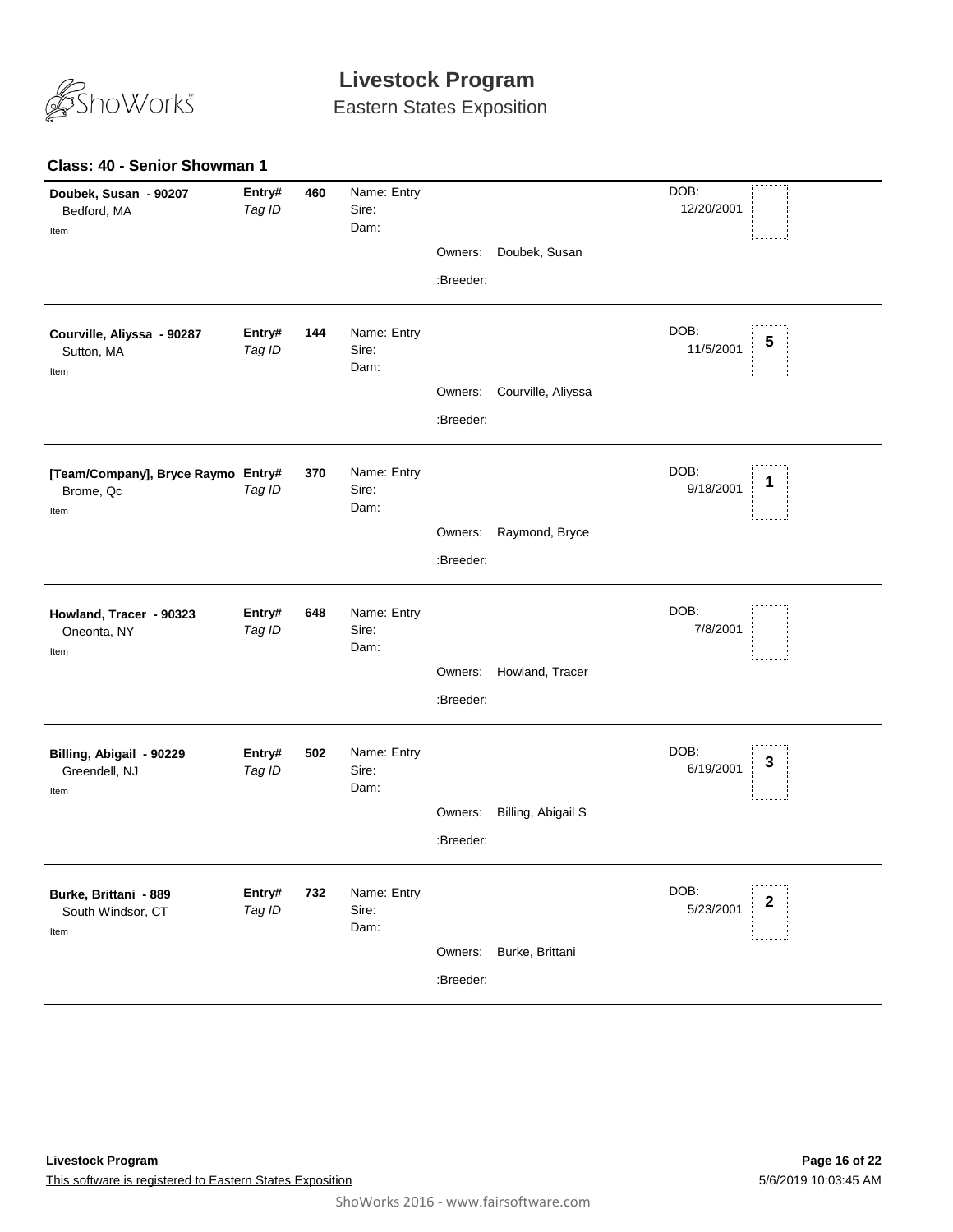

| Pinkham, Cassidy - 90313<br>Metcalfe, ON<br>Item | Entry#<br>Tag ID | 611 | Name: Entry<br>Sire:<br>Dam: |           |                          | DOB:<br>4/11/2001 | 4 |  |
|--------------------------------------------------|------------------|-----|------------------------------|-----------|--------------------------|-------------------|---|--|
|                                                  |                  |     |                              |           | Owners: Pinkham, Cassidy |                   |   |  |
|                                                  |                  |     |                              | :Breeder: |                          |                   |   |  |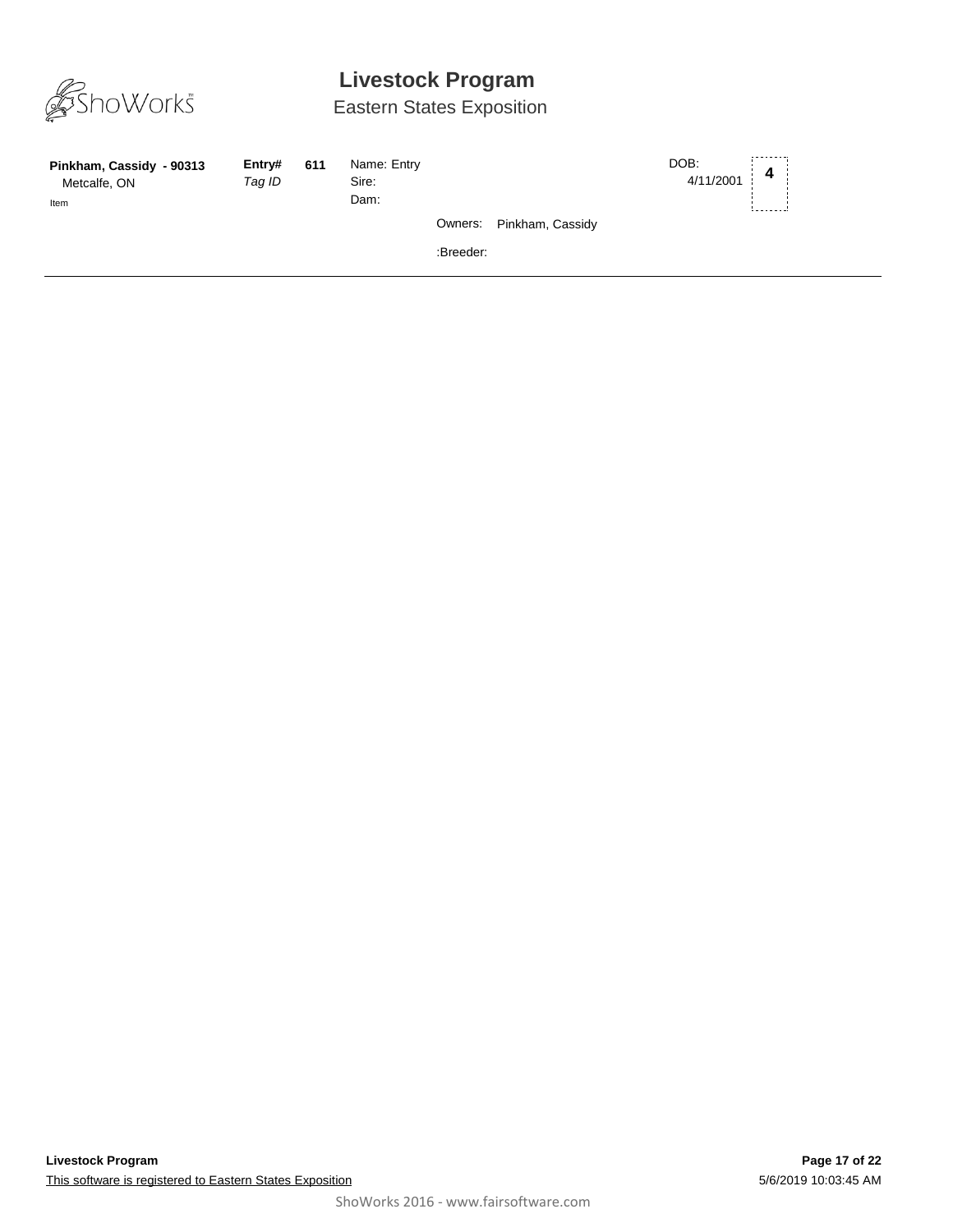

Eastern States Exposition

### **Class: 41 - Senior Showman 2**

| Entry#<br>Tag ID                             | 656 | Name: Entry<br>Sire:<br>Dam: |           |                      | DOB:<br>2/8/2001   | $\mathbf 3$             |
|----------------------------------------------|-----|------------------------------|-----------|----------------------|--------------------|-------------------------|
|                                              |     |                              | Owners:   | Oatley, Olivia       |                    |                         |
|                                              |     |                              | :Breeder: |                      |                    |                         |
| Entry#<br>Tag ID                             | 247 | Name: Entry<br>Sire:<br>Dam: |           |                      | DOB:<br>11/27/2000 | 4                       |
|                                              |     |                              | Owners:   | Pepin, Kurtis        |                    |                         |
|                                              |     |                              | :Breeder: |                      |                    |                         |
| Entry#<br>Tag ID                             | 465 | Name: Entry<br>Sire:<br>Dam: |           |                      | DOB:<br>10/31/2000 |                         |
|                                              |     |                              | Owners:   | Zautner, Christopher |                    |                         |
|                                              |     |                              | :Breeder: |                      |                    |                         |
| Entry#<br>Tag ID                             | 132 | Name: Entry<br>Sire:<br>Dam: |           |                      | DOB:<br>9/14/2000  |                         |
|                                              |     |                              | Owners:   | Romani, Sophia       |                    | Res Champ Sr & 3rd Supr |
|                                              |     |                              | :Breeder: |                      |                    |                         |
| [Team/Company], Bryce Raymo Entry#<br>Tag ID | 376 | Name: Entry<br>Sire:<br>Dam: |           |                      | DOB:<br>8/10/2000  | 2                       |
|                                              |     |                              | Owners:   | Bolton, Denver       |                    |                         |
|                                              |     |                              | :Breeder: |                      |                    |                         |
| Entry#<br>Tag ID                             | 93  | Name: Entry<br>Sire:<br>Dam: |           |                      | DOB:<br>5/4/2000   | 6                       |
|                                              |     |                              | Owners:   | Mullen, Emily        |                    |                         |
|                                              |     |                              | :Breeder: |                      |                    |                         |
|                                              |     |                              |           |                      |                    |                         |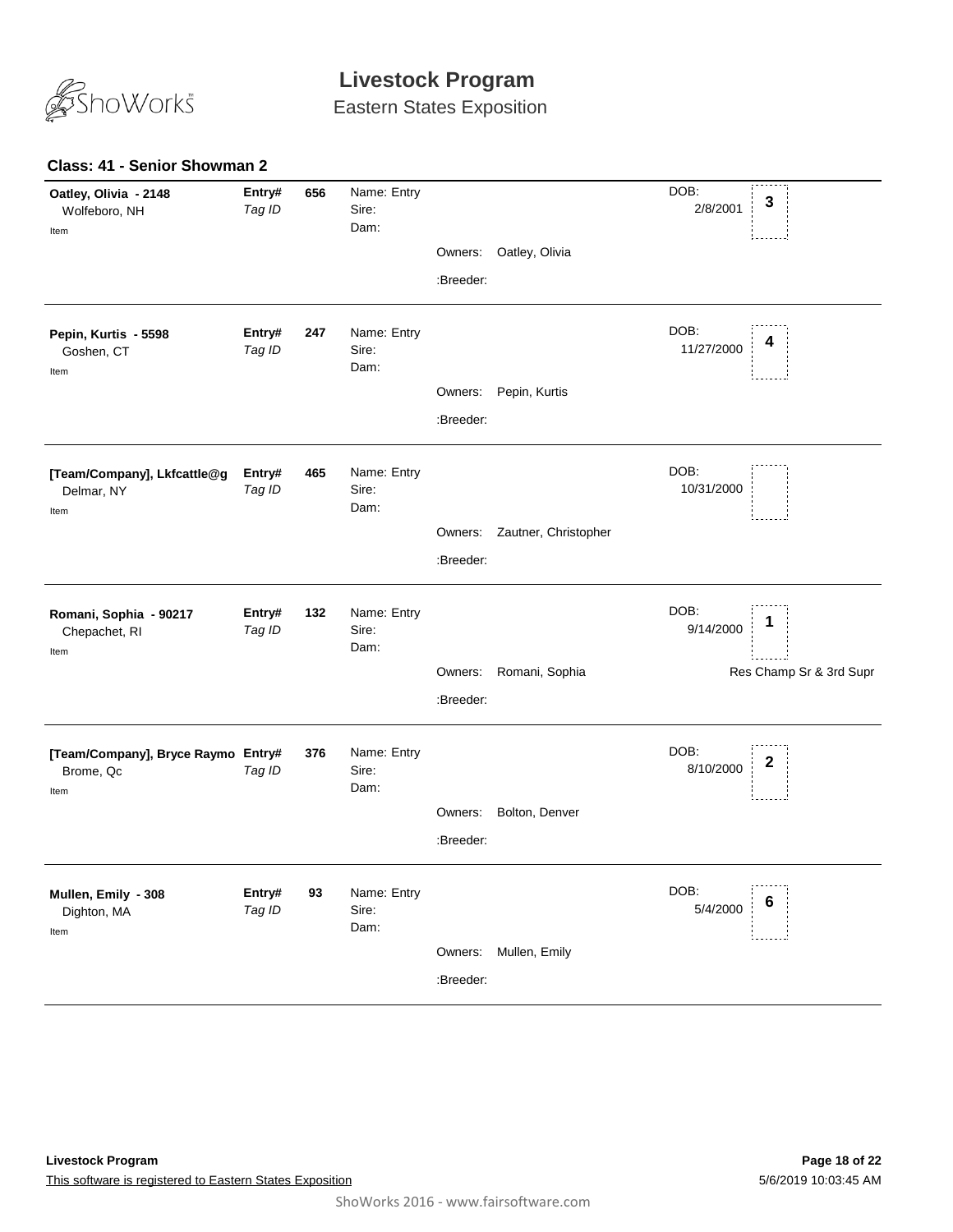

| Briggs, Olivia - 90216<br>Sullivan, NH<br>Item | Entry#<br>Tag ID | 41 | Name: Entry<br>Sire:<br>Dam: |           |                        | DOB:<br>2/3/2000 | 5 |
|------------------------------------------------|------------------|----|------------------------------|-----------|------------------------|------------------|---|
|                                                |                  |    |                              |           | Owners: Briggs, Olivia |                  |   |
|                                                |                  |    |                              | :Breeder: |                        |                  |   |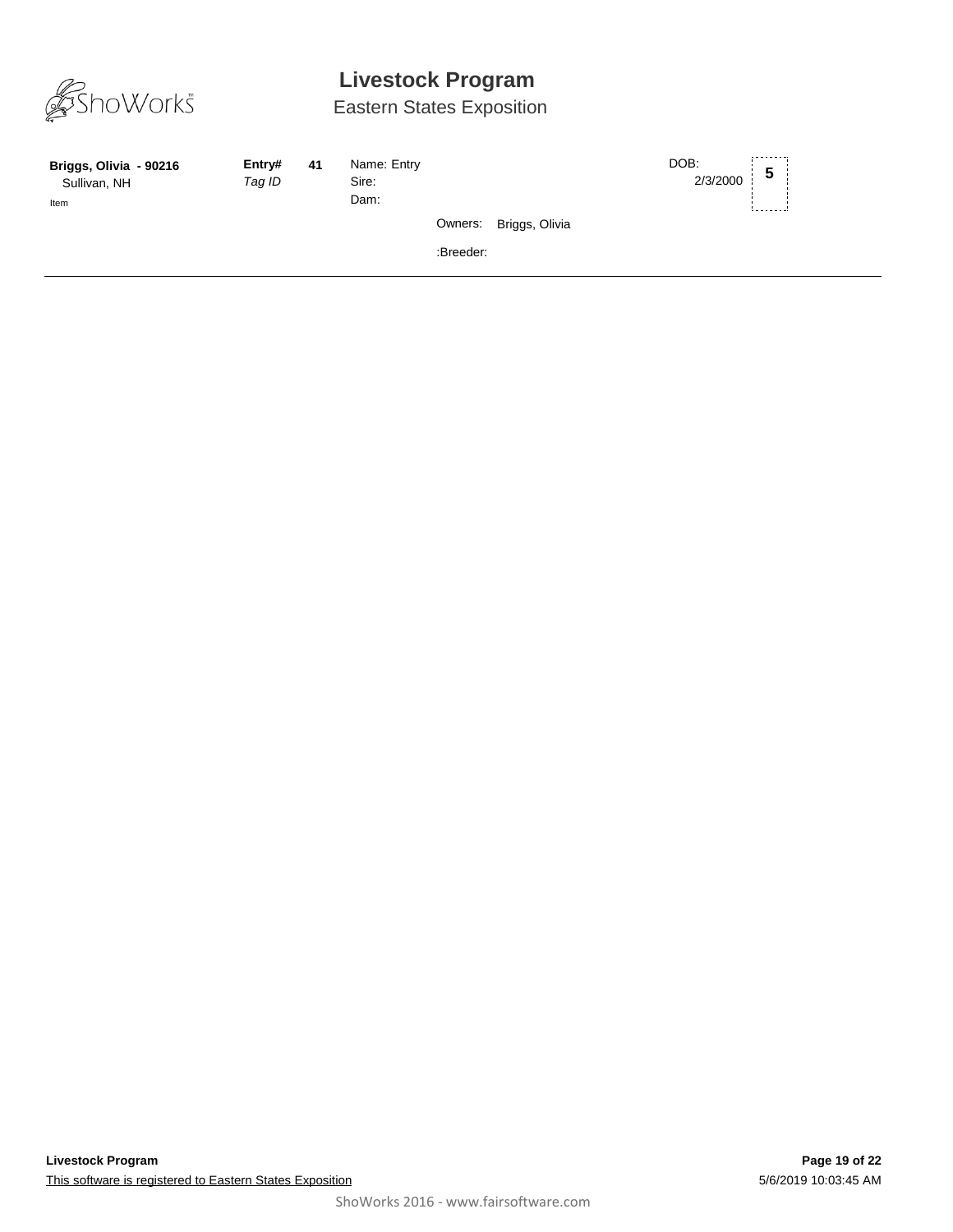

Eastern States Exposition

### **Class: 42 - Senior Showman 3**

| Crowe, Amanda<br>Owners:<br>:Breeder:<br>DOB:<br>Entry#<br>Name:<br>Gilbert, Albert - 90222<br>141<br>8/31/1998<br>Sire:<br>Tag ID<br>North Granby, CT<br>Dam:<br>Item<br>Gilbert, Albert<br>Owners:<br>:Breeder:<br>DOB:<br>Name: Entry<br>Entry#<br>99<br>Mullen, Sarah - 309<br>2<br>1/27/1998<br>Sire:<br>Tag ID<br>Dighton, MA<br>Dam:<br>Item<br>Mullen, Sarah<br>Owners:<br>:Breeder:<br>DOB:<br>Name: Entry<br>Wilson, SYDNEY - 285<br>Entry#<br>662<br>3<br>1/20/1998<br>Sire:<br>Tag ID<br>WOLFEBORO, NH<br>Dam:<br>Item<br>Owners:<br>Wilson, Sydney<br>:Breeder:<br>DOB:<br>Name: Entry<br>Entry#<br>226<br>Shoemaker, Hailey - 132<br>5<br>11/22/1997<br>Sire:<br>Tag ID<br>Edinburg, VA<br>Dam:<br>Item<br>Shoemaker, Hailey<br>Owners:<br>:Breeder:<br>DOB:<br>Name: Entry<br>Entry#<br>329<br>Oatley, Caroline - 3416<br>1<br>6/17/1997<br>Tag ID<br>Sire:<br>West Greenwich, RI<br>Dam:<br>Item<br>Oatley, Caroline<br>Champ Sr & Res Supreme<br>Owners:<br>:Breeder: | Crowe, Amanda - 124<br>Easthampton, MA<br>Item | Entry#<br>Tag ID | 795 | Name: Entry<br>Sire:<br>Dam: |  | DOB:<br>4<br>8/3/1999 |
|----------------------------------------------------------------------------------------------------------------------------------------------------------------------------------------------------------------------------------------------------------------------------------------------------------------------------------------------------------------------------------------------------------------------------------------------------------------------------------------------------------------------------------------------------------------------------------------------------------------------------------------------------------------------------------------------------------------------------------------------------------------------------------------------------------------------------------------------------------------------------------------------------------------------------------------------------------------------------------------|------------------------------------------------|------------------|-----|------------------------------|--|-----------------------|
|                                                                                                                                                                                                                                                                                                                                                                                                                                                                                                                                                                                                                                                                                                                                                                                                                                                                                                                                                                                        |                                                |                  |     |                              |  |                       |
|                                                                                                                                                                                                                                                                                                                                                                                                                                                                                                                                                                                                                                                                                                                                                                                                                                                                                                                                                                                        |                                                |                  |     |                              |  |                       |
|                                                                                                                                                                                                                                                                                                                                                                                                                                                                                                                                                                                                                                                                                                                                                                                                                                                                                                                                                                                        |                                                |                  |     |                              |  |                       |
|                                                                                                                                                                                                                                                                                                                                                                                                                                                                                                                                                                                                                                                                                                                                                                                                                                                                                                                                                                                        |                                                |                  |     |                              |  |                       |
|                                                                                                                                                                                                                                                                                                                                                                                                                                                                                                                                                                                                                                                                                                                                                                                                                                                                                                                                                                                        |                                                |                  |     |                              |  |                       |
|                                                                                                                                                                                                                                                                                                                                                                                                                                                                                                                                                                                                                                                                                                                                                                                                                                                                                                                                                                                        |                                                |                  |     |                              |  |                       |
|                                                                                                                                                                                                                                                                                                                                                                                                                                                                                                                                                                                                                                                                                                                                                                                                                                                                                                                                                                                        |                                                |                  |     |                              |  |                       |
|                                                                                                                                                                                                                                                                                                                                                                                                                                                                                                                                                                                                                                                                                                                                                                                                                                                                                                                                                                                        |                                                |                  |     |                              |  |                       |
|                                                                                                                                                                                                                                                                                                                                                                                                                                                                                                                                                                                                                                                                                                                                                                                                                                                                                                                                                                                        |                                                |                  |     |                              |  |                       |
|                                                                                                                                                                                                                                                                                                                                                                                                                                                                                                                                                                                                                                                                                                                                                                                                                                                                                                                                                                                        |                                                |                  |     |                              |  |                       |
|                                                                                                                                                                                                                                                                                                                                                                                                                                                                                                                                                                                                                                                                                                                                                                                                                                                                                                                                                                                        |                                                |                  |     |                              |  |                       |
|                                                                                                                                                                                                                                                                                                                                                                                                                                                                                                                                                                                                                                                                                                                                                                                                                                                                                                                                                                                        |                                                |                  |     |                              |  |                       |
|                                                                                                                                                                                                                                                                                                                                                                                                                                                                                                                                                                                                                                                                                                                                                                                                                                                                                                                                                                                        |                                                |                  |     |                              |  |                       |
|                                                                                                                                                                                                                                                                                                                                                                                                                                                                                                                                                                                                                                                                                                                                                                                                                                                                                                                                                                                        |                                                |                  |     |                              |  |                       |
|                                                                                                                                                                                                                                                                                                                                                                                                                                                                                                                                                                                                                                                                                                                                                                                                                                                                                                                                                                                        |                                                |                  |     |                              |  |                       |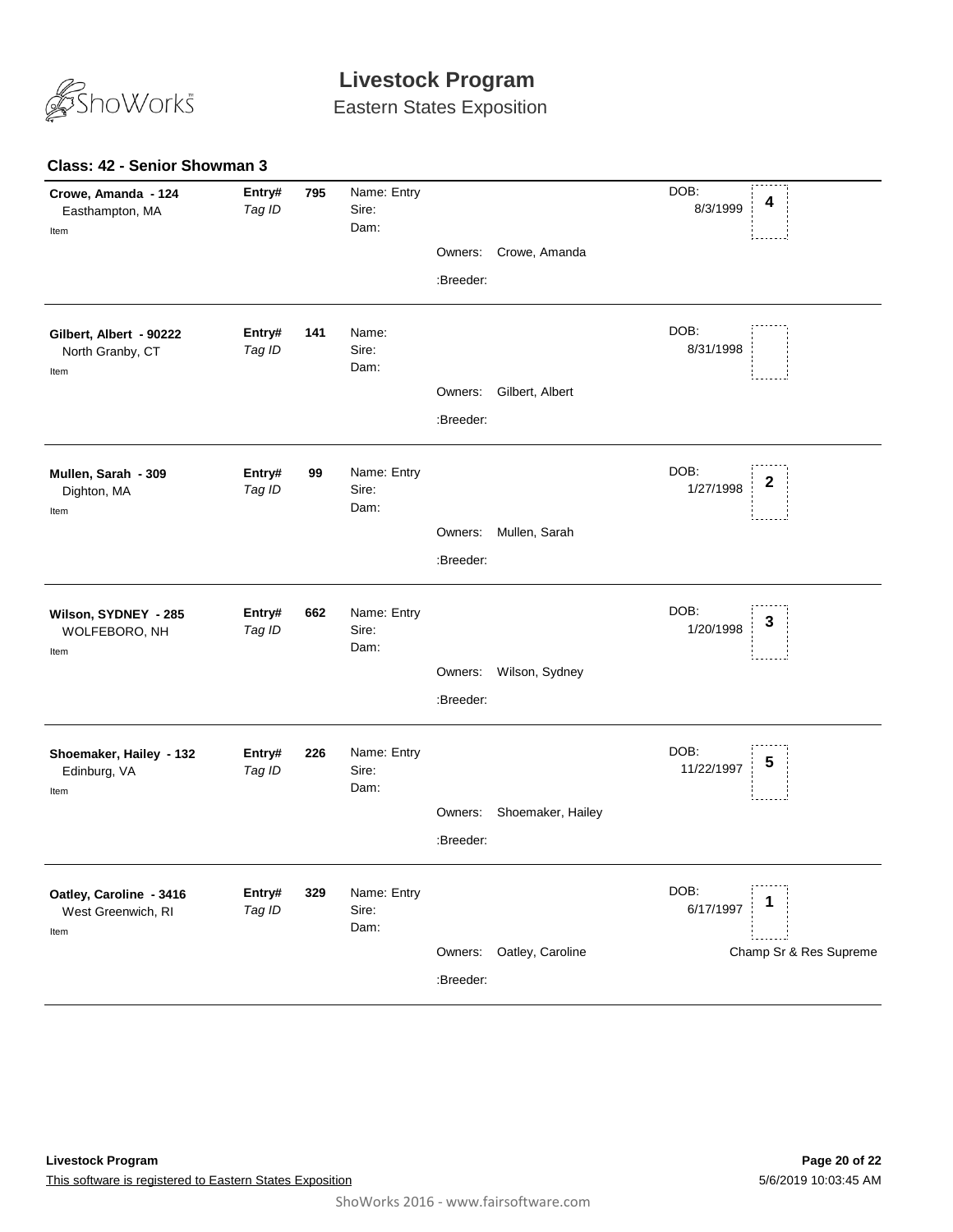

Eastern States Exposition

### **Class: 43 - Senior Showman 4**

| Schubert, Aaron - 5608<br>Davenport, NY<br>Item    | Entry#<br>Tag ID | 159 | Name: Entry<br>Sire:<br>Dam: | Owners:   | Schubert, Aaron           | DOB:<br>6/6/1997  | 6 |
|----------------------------------------------------|------------------|-----|------------------------------|-----------|---------------------------|-------------------|---|
|                                                    |                  |     |                              | :Breeder: |                           |                   |   |
| Imgrund, Hannah - 90284<br>Lewisburg, PA<br>Item   | Entry#<br>Tag ID | 77  | Name: Entry<br>Sire:<br>Dam: |           |                           | DOB:<br>5/15/1997 | 5 |
|                                                    |                  |     |                              | Owners:   | Imgrund, Hannah           |                   |   |
|                                                    |                  |     |                              | :Breeder: |                           |                   |   |
| Hicks, kristopher - 90235<br>rhinebeck, ny<br>Item | Entry#<br>Tag ID | 605 | Name: Entry<br>Sire:<br>Dam: |           |                           | DOB:<br>4/15/1997 | 3 |
|                                                    |                  |     |                              | Owners:   | Hicks, Kristopher         |                   |   |
|                                                    |                  |     |                              | :Breeder: |                           |                   |   |
| Luckman, Elizabeth - 90254<br>Barker, NY<br>Item   | Entry#<br>Tag ID | 668 | Name: Entry<br>Sire:<br>Dam: |           |                           | DOB:<br>1/14/1997 | 1 |
|                                                    |                  |     |                              | Owners:   | Luckman, Elizabeth        |                   |   |
|                                                    |                  |     |                              | :Breeder: |                           |                   |   |
| Thebeau, Rachel - 90282<br>Auburn, MA<br>Item      | Entry#<br>Tag ID | 830 | Name: Entry<br>Sire:<br>Dam: |           |                           | DOB:<br>1/10/1997 | 7 |
|                                                    |                  |     |                              | Owners:   | Thebeau, Rachel           |                   |   |
|                                                    |                  |     |                              | :Breeder: |                           |                   |   |
| Fredrickson, Anna - 3845<br>wolfeboro, nh<br>Item  | Entry#<br>Tag ID | 564 | Name: Entry<br>Sire:<br>Dam: |           |                           | DOB:<br>7/4/1996  | 2 |
|                                                    |                  |     |                              |           | Owners: Fredrickson, Anna |                   |   |
|                                                    |                  |     |                              | :Breeder: |                           |                   |   |